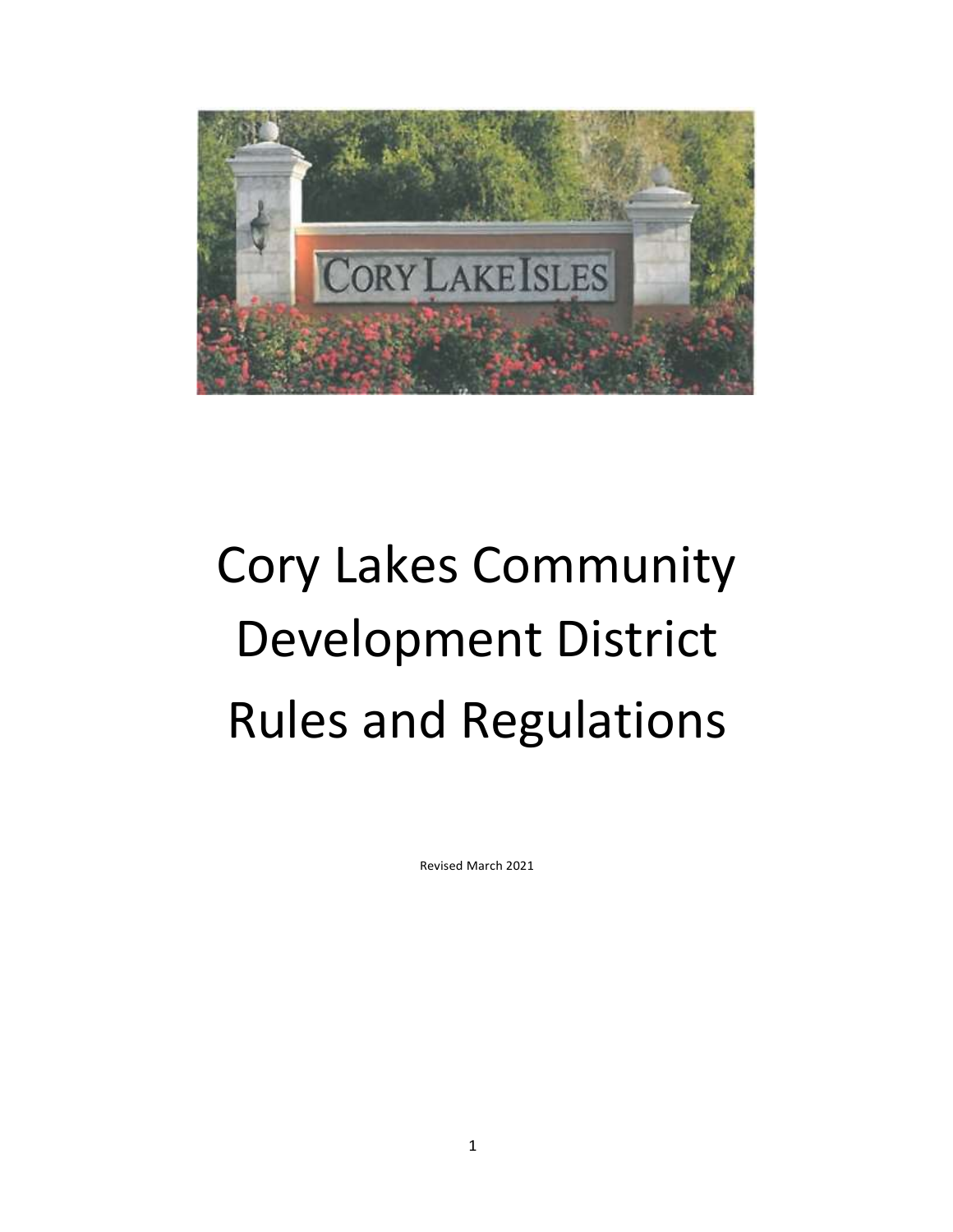#### **Table of Contents**

| Contents |
|----------|
|          |
|          |
|          |
|          |
|          |
|          |
|          |
|          |
|          |
|          |
|          |
|          |
|          |
|          |
|          |
|          |
|          |
|          |
|          |
|          |
|          |
|          |
|          |
|          |
|          |
|          |
|          |
|          |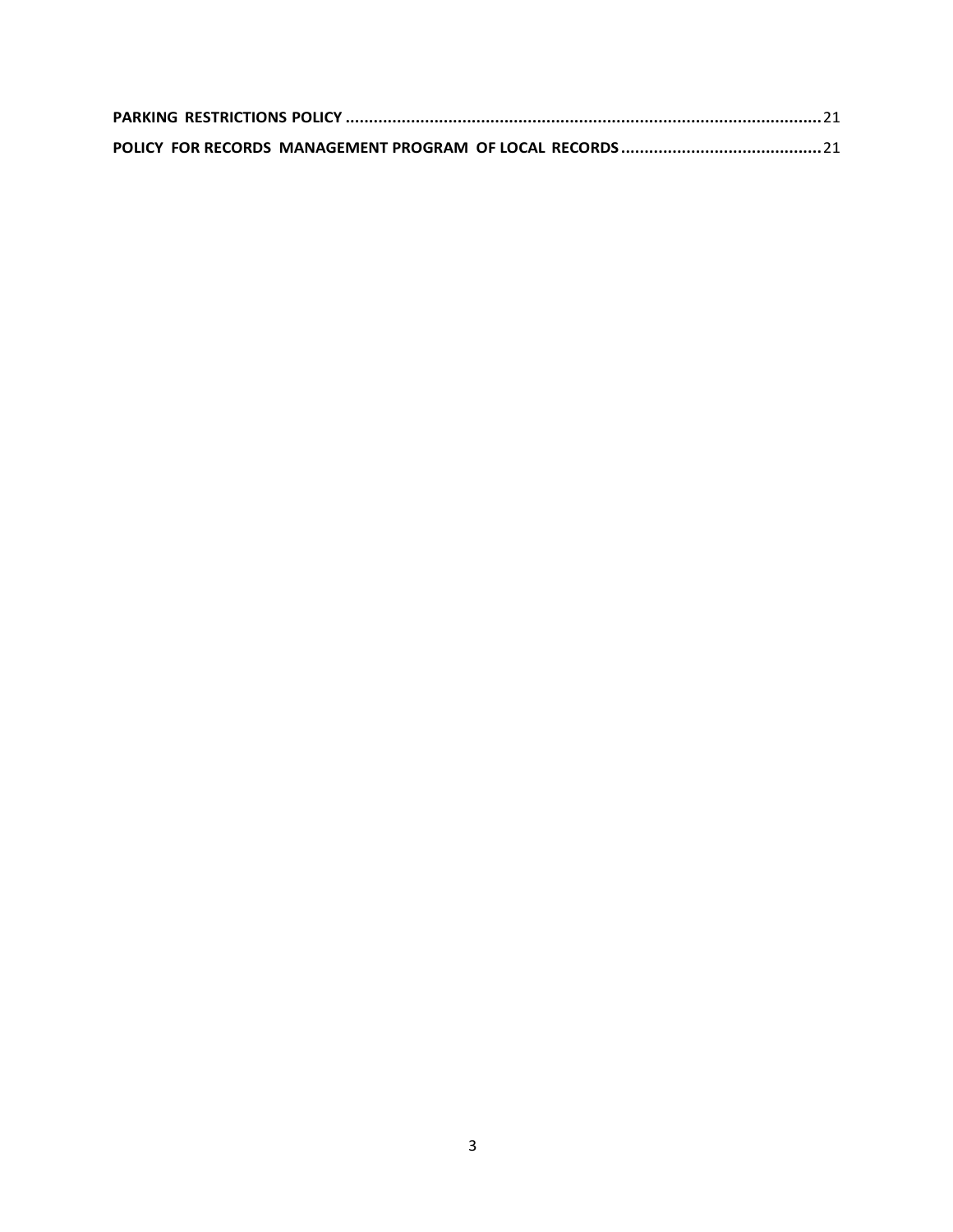#### <span id="page-3-0"></span>DEFINITIONS

"Amenity Facilities"-shall mean, in general, the properties and areas owned by the District, including those intended for recreational use and shall include, but not specifically be limited to, the basketball court, tennis courts, roller hockey court, white sand beach, Beach Club, playgrounds, fitness center and pocket parks together with their appurtenant facilities and areas. Any reference intended as to one or more specific Facility shall reference that Facility by name.

"Amenity Facilities Policies" or "Policies" - shall mean all Amenity Facilities Policies of Cory Lakes Community Development District, as amended from time to time.

"Facility Manager"-shall mean the management company, including its employees, staff and agents, contracted by the District to manage Amenity Facilities within the District.

"Annual User Fee"- shall mean the fee established by the District for any person that is not a Resident or Renter within Cory Lakes CDD I Cory Lake Isles and wishes to become a Non-Resident Member. The amount of the Annual User Fee is set forth herein, and that amount is subject to change based on Board action.

"Board of Supervisors" or "Board"-shall mean the Cory Lakes Community Development District Board of Supervisors.

"Beach Club Facilities" - shall mean the Beach Club building, pool, playground and fitness center. "District"-shall mean the Cory Lakes Community Development District.

"District Manager"-shall mean the professional management company with which the District has contracted to provide management services to the District.

"District Staff• -shall mean those acting in an official capacity in representation of the District, including but not limited to the District Manager, Facility Manager, Office Administrator, Attendants, On-duty Security Personnel, and any other person acting in said capacity.

"Family"-shall mean a group of related individuals living under one roof or head of household. This includes individuals who have not yet attained the age of eighteen (18), together with their parents or legal guardians. This does not include visiting relatives or extended family not residing in the home.

"Guest" -shall mean any person or persons who are invited and accompanied by a Patron to participate in the use of the Amenity Facilities.

"House guest"-shall mean any person or persons staying with a household as a guest for one night or longer.

"Non-Resident"-shall mean any person or persons that do not own property within the District.

"Non-Resident Member"-shall mean any person or Family not owning property in the District who is paying the Annual User Fee to the District for use of all Amenity Facilities.

"Owner"-shall mean any person or family owning property within the District.

"Patron" or "Patrons"- shall mean Owners, Renters or Non-Resident Members who are fourteen (14) years of age and older.

"Renter"- shall mean any tenant residing in an Owner's home pursuant to a valid rental or lease agreement executed by the Owner.

"Adult"-shall be considered any person eighteen (18) years of age or older. "Minor" -shall be considered any person seventeen (17) years of age or younger.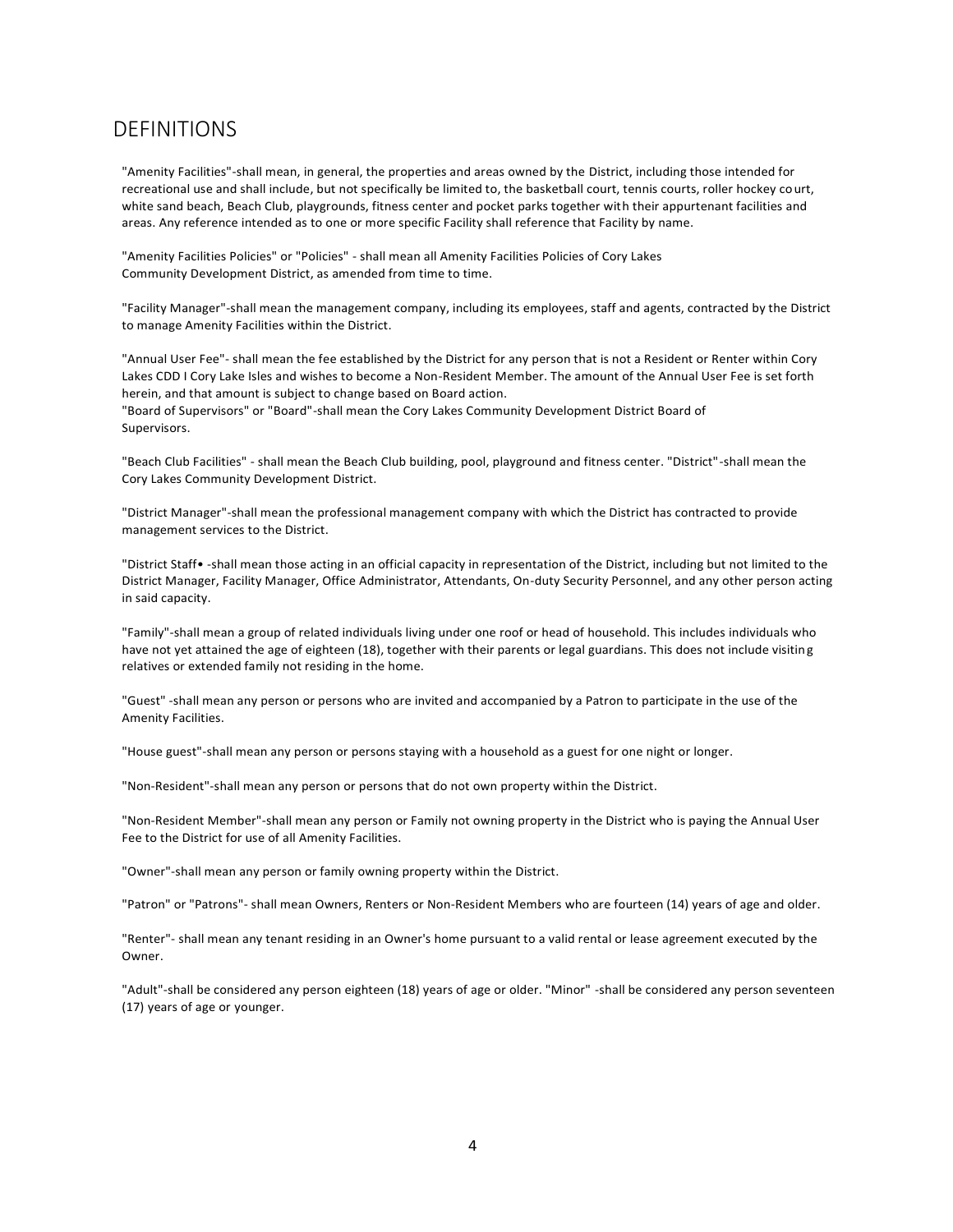# <span id="page-4-0"></span>SECURITY BAR CODE SCHEDULE OF RATES, FEES, AND CHARGES

The rates, fees, and charges to be paid for patron security bar codes shall be \$15.00 per bar code. This fee is intended to offset the price of the bar codes; the routine operations and maintenance of the security systems and gates, and the time and labor of District staff. Patrons are encouraged to obtain bar codes for all registered vehicles.

The following is a brief summary of Cory Lakes District rules pertaining to the suspension of Bar Code Privileges:

- 1. Any patron that hits the barcode gate will be assessed the cost of repair. That patron will also have their barcode disabled for 72 hours. To enter the community that patron will have to use the visitors' gate.
- 2. Any patron that hits the barcode gate a second time within a one (1) year period will be assessed the cost of repair. This will also result in a 14-day suspension of that patron's access to the barcode lane.
- 3. Any patron that hits the barcode gate a third time within a one (1) year period will be assessed the cost of repair. This will also result in a 30-day suspension of that patron's access to the barcode lane.
- 4. Any additional incidents after the third will be assessed the cost of damages and result in a 60-day suspension of their barcode.
- 5. For purposes of barcode gate repairs, the "cost of repair" consists of, but is not limited to, service calls, emergency service call fees, parts, labor and administrative costs.

## <span id="page-4-1"></span>ANNUAL USER FEE STRUCTURE

The annual user fee for persons not owning or renting property within the District is equal to the amount of the annual CDD operation and maintenance assessment per family, which shall be reviewed each year in conjunction with the adoption of the annual Fiscal Year budget for Cory Lakes Community Development District. This fee will cover membership to all Amenity Facilities for one (I) full year from the date of receipt of payment by the District. This fee must be paid in full at the time of the completion of the Non-Resident Member application. Each subsequent annual membership fee shall be paid in full on the anniversary date of application for membership. Such fee may be increased at any time by action of the Board of Supervisors to reflect increased costs of operation of the amenity facilities. This membership is not available for commercial or business purposes.

#### **FACILITY ACCESS**

Facility Access will be issued to all patrons; which includes all children fourteen (14) years of age and older. There is a \$10.00 charge to reissue access. All patrons will be required to execute an amenity facilities registration form prior to receiving their access. Proof of patron status (owner, renter or non-resident member) will be required for facility access.

#### **GUEST POLICY**

Guests must be accompanied by a Patron at all times when using any District Facility. Patron will be responsible for any damages caused by Guests while using facilities.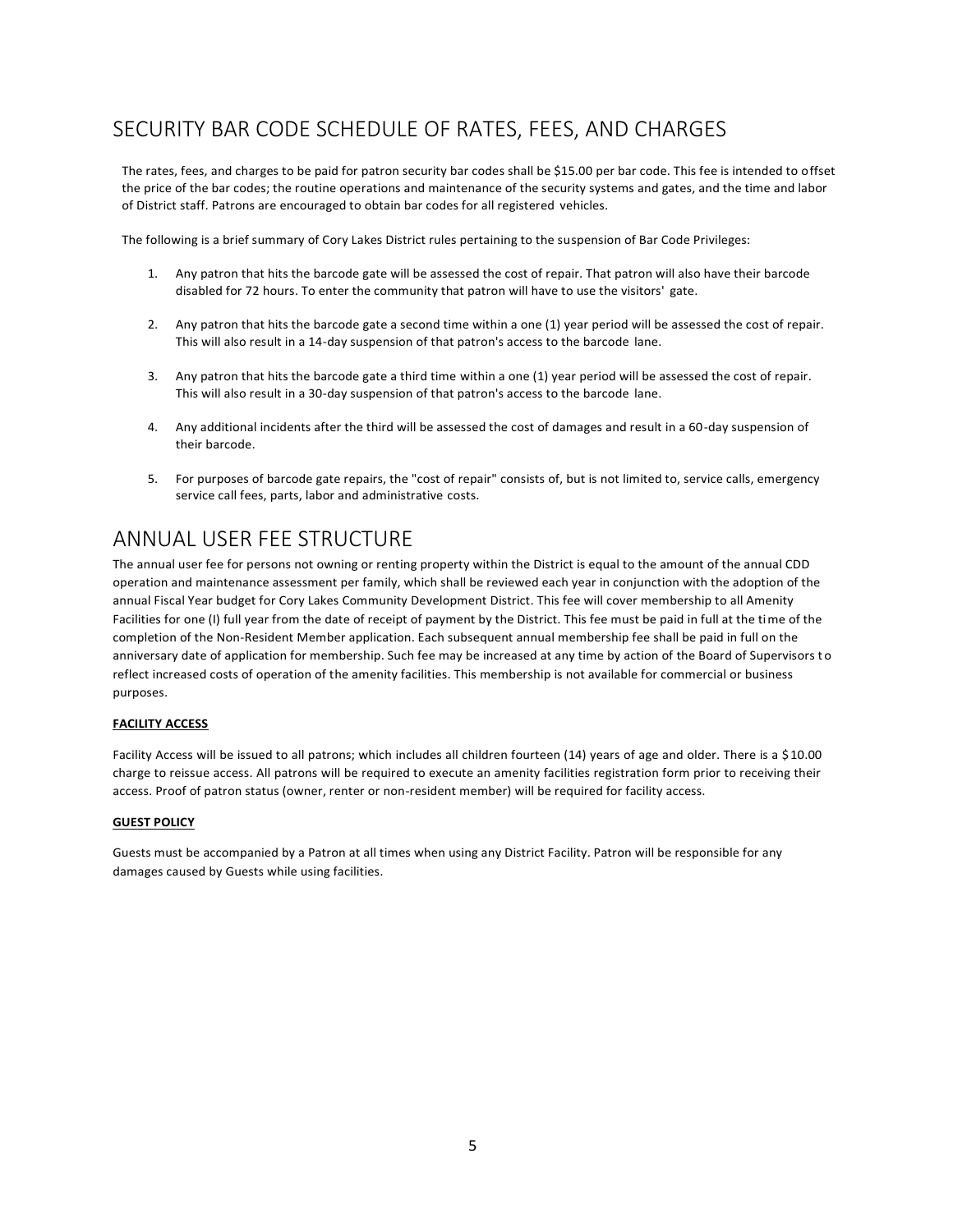# <span id="page-5-0"></span>LOSS OR DESTRUCTION OF PROPERTY OR INSTANCES OF PERSONAL INJURY

Each Patron and each Guest as a condition of invitation to the District Facilities premises assume sole responsibility for his or her property. The District and Its contractors shall not be responsible for the loss or damage to any private property used or stored on the premises. No person shall remove from the District Facilities' premises any property or furniture belonging to the District or its contractors without proper authorization. District Facilities Patrons shall be liable for any property damage and/or personal injury at the District Facilities, or at any activity or function operated, organized, arranged or sponsored by the District or its contractors, caused by the member, any guests or any family members. The District reserves the right to pursue any and all legal and equitable measures necessary to remedy any losses due to property damage or personal injury.

Any Patron, Guest or other person who, in any manner, makes use of or accepts the use of any apparatus, appliance, facility, privilege or service whatsoever owned, leased or operated by the District or its contractors, or who engages in any contest, game, function, exercise, competition or other activity operated, organized, arranged or sponsored by the District, either on or off the District Facilities' premises, shall do so at his or her own risk, and shall hold the District Facility, the District, the Board of Supervisors, District employees, District representatives, District contractors, District agents, harmless for and indemnified against any and all loss, cost, claim, injury damage or liability sustained or incurred by him or her, resulting there from and/or from any act of omission of the District, or their respective operators, Supervisors, employees, representatives, contractors, or agents.

Any Patron shall have, owe, and perform the same obligation to the District and their respective operators, Supervisors, employees, representatives, contractors, and agents hereunder in respect to any loss, cost, claim, injury, damage or liability sustained or incurred by any Guest or family member of such Patron. Should any party bound by these Policies bring suit against the District, the Board of Supervisors, staff, agents or employees of the District, any District Facility operator or its officers, employees, representatives, contractors or agents in connection with any event operated, organized, arranged or sponsored by the District or any other claim or matter in connection with any event operated, organized, arranged or sponsored by the District, and fail to obtain judgment therein against the District or the District Facility operator, officers, employee, representative, contractor or agent, said party shall be liable to the District for all costs and expenses incurred by it in the defense of such suit (including court costs and attorney's fees through all appellate proceedings).

#### <span id="page-5-1"></span>INDEMNIFICATION

Each organization, group or individual reserving the use of a District Facility (or any part thereof) agrees to indemnify and hold harmless the District, the owners of the District Facility and the owner's officers, agents and employees from any and all liability, claims, actions, suits or demands by any person, corporation or other entity, for injuries, death, property damage of any nature, arising out of, or in connection with, the use of the District.

Each organization, group or individual reserving the use of Amenity Facilities agrees to indemnify and hold harmless the District and the District management firm, and the respective officers, agents and employees of each, from any and all liability, claims, actions, suits or demands by and person, corporation or other entity, for injuries, death, property damage of any nature, arising out of or in connection with, the use of the District lands, premises and/or facilities, including litigation or any appellate proceeding with respect thereto. Nothing herein shall constitute or be construed as a waiver of the District's sovereign immunity granted pursuant to Section 768.28, Florida Statues.

The District and its agent, employees and officers shall not be liable for, and the Patron user shall release all claims for injury or damage to or loss of personal property or to the person, sustained by the user or any person claiming through the user resulting from any fire, accident, occurrence, theft or condition in or upon the District's lands, premises and/or facilities.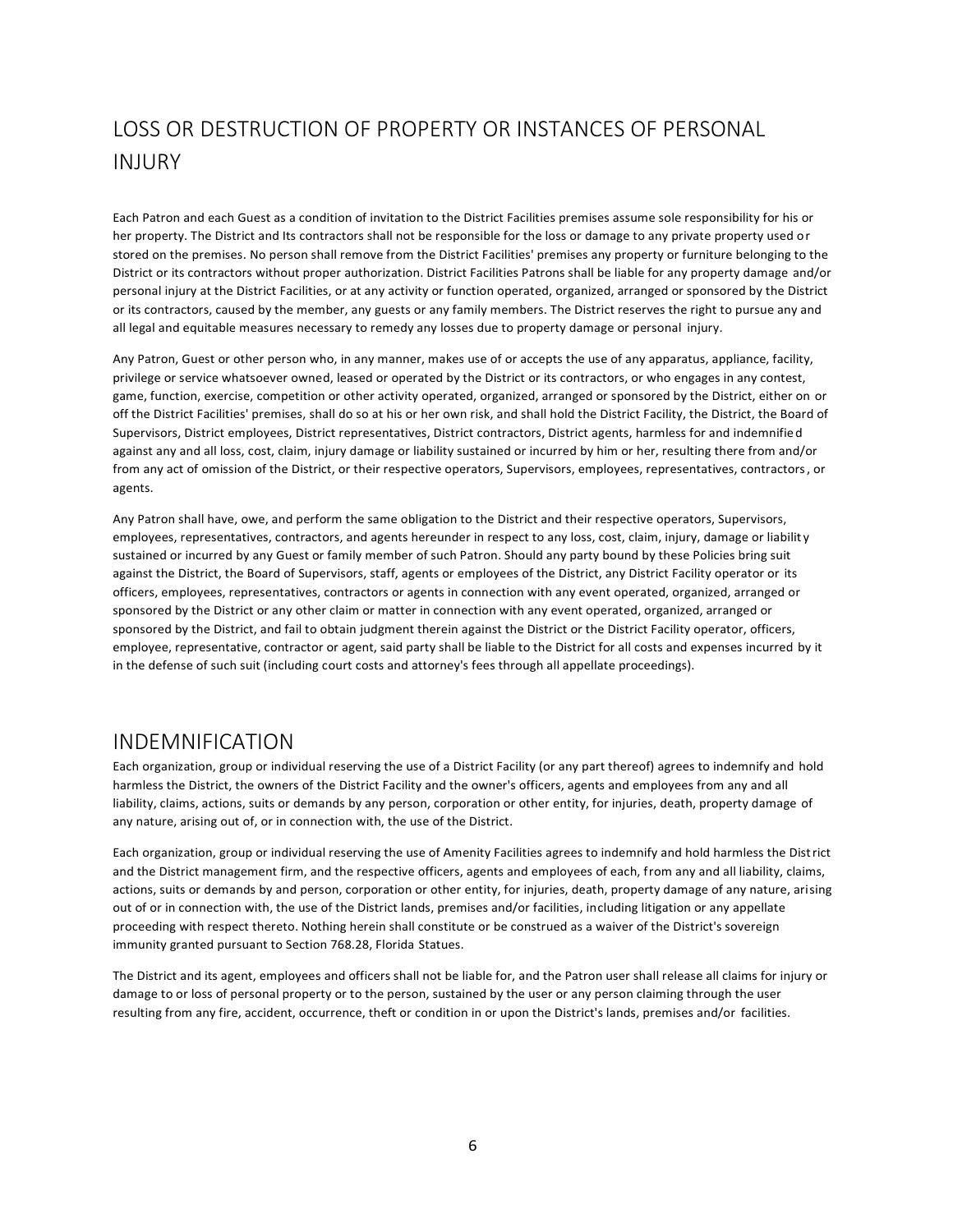## <span id="page-6-0"></span>SUSPENSION AND TERMINATION OF ADULT PRIVILEGES

- 1. Privileges at any of the District Facilities can be subject to suspension or termination by the Board of Supervisors if a Patron:
	- a. Submits false information on the application for access.
	- b. Permits unauthorized use of any access.
	- c. Exhibits unsatisfactory behavior or appearance.
	- d. Fails to abide by the Rules and Policies established for the use of facilities.
	- e. Treats the personnel or employees of the facilities in an unreasonable or abusive manner. Examples include, but are not limited to the use of profanity, verbal and physical assault.
	- f. Engages in conduct that is improper or likely to endanger the welfare, safety or reputation of the facility or staff.
- 2. District Staff may at any time remove or deny access to any Patron from any or all District Facilities when such action is necessary to protect the health, safety and welfare of other Patrons and their Guests, or to protect the District's facilities from damage.
- 3. The District shall follow the process below in regards to Suspension or Termination of an Adult Patron's privileges:
	- a. *First Offense* A First Offense Violation will result in written notice and explanation of the violation being given to Patron and a copy of such notice being filed in the District Manager Office.
	- b. *Second Offense*  A Second Offense Violation will result in an automatic suspension of all amenity facility privileges for thirty (30) days. Written notice and explanation will be given to Patron, and a copy of such notice will be filed in the District Manager Office.
	- c. *Third Offense*  A Third Offense Violation will result in a suspension of all District Facility privileges until the next Board of Supervisors' Meeting. At the Board meeting, a record of all previous offenses will be presented to the Board for recommendation of termination of Patron's privileges for one (I) calendar year (or some shorter amount of time at the Board's discretion). Written notice will be given to Patron as to the Board of Supervisors' decision.
- 4. If at any time an Adult Patron is arrested for an act committed, or allegedly committed, while at any District Facility, that Adult Patron shall have all District Facility privileges suspended until the next Board of Supervisors meeting. At the Board meeting, the Board will be presented with the facts surrounding the arrest and a recommendation of termination of Adult Patron's privileges for up to one (I) calendar year (or some shorter amount of time at the Board's discretion). Written notice will be given to Adult Patron as to the Board of Supervisors decision.
- 5. Utilizing any of the District Facilities during the suspension period will be considered trespassing, and law enforcement will be contacted. Furthermore, attendance as a guest will also be prohibited during such time. Attempts made to gain access to the facilities using another person 's access will result in the suspension of that Patron's privileges for a period of fifteen (15) days.
- 6. Suspension Effective Date:
	- a. The Effective Date for District Facility privilege suspension will be from the date of the written notice of suspension.
	- b. Weekdays (Monday- Friday) and Weekends (Saturday -Sunday) will be calculated toward the total number of suspension days.
	- c. The Effective Date for the District Facility privilege suspension will be stayed if the party subject to suspension files a notice of appeal of such suspension, in writing, to the District Management Office within 5 business days of the date of the written notice.
- 7) Appeal Process -Adult Patrons
	- a. Any person has the right to dispute and request an appeal to the District's Board of Supervisors.
	- b. A notice of appeal must be submitted in writing to the District Management Office within five (5) business days of the date of the written notice for placement on the next regularly scheduled District meetings agenda.
	- c. Such notice of appeal shall outline all facts and support documentation that constitutes the basis of appeal.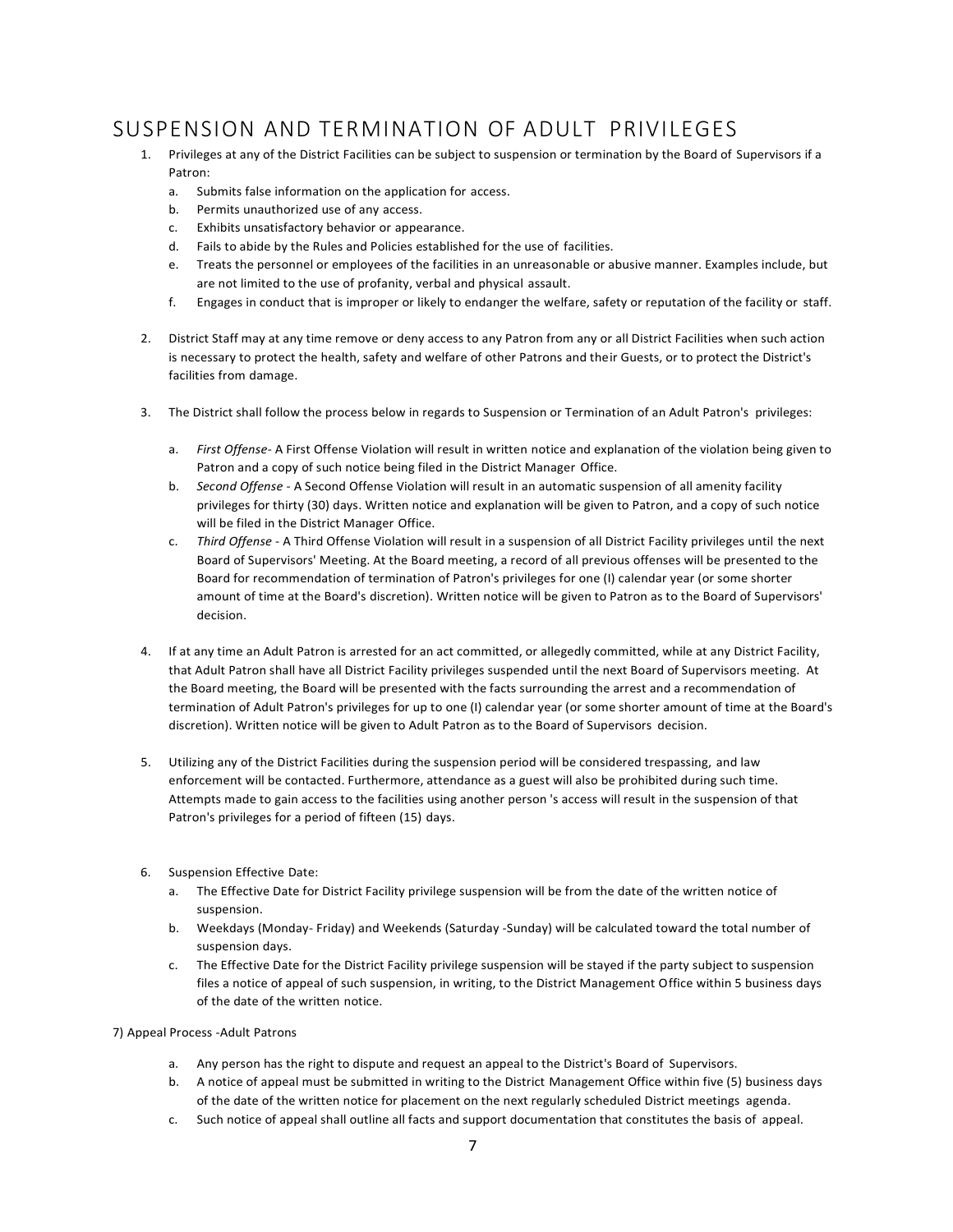- d. The District Management Office must be in receipt of such appeal no fewer than five (5) business days prior to the next regularly scheduled District meeting or such appeal will be heard at the next subsequent scheduled District meeting.
- e. Any person appealing will be governed by the following procedures:
	- 1) Appellant must be physically present or represented by counsel at the meeting in which the appeal will be heard by the Board of Supervisors.
	- 2) Failure to attend will result in dismissal of appeal with no resubmission on future District agenda docket.
	- 3) Appellant's argument and basis for appeal will be limited to five (5) minutes per account unless otherwise expanded by the Board of Supervisors.
	- 4) The District Board of Supervisors and District Staff may question the appellant on any matter relevant to the appeal.
	- 5) The District Board of Supervisors and District Staff may present testimony or documentary evidence on any matter, from any source, relevant to the appeal.
	- 6) Appellant must furnish sufficient copies (8) of any documentation to present to the Board of Supervisors supplementing the argument and basis for the appeal (if applicable).
	- 7) The District's Board of Supervisors reserves the right to grant or deny any appeal at their sole and absolute discretion.
	- 8) District action(s) will be resolved by way of successful Board motion.
	- 9) Upon Board action on an appeal, no subsequent appeal will be given or heard for the same offense.

## <span id="page-7-0"></span>SUSPENSION AND TERMINATION OF MINOR PRIVILEGES

- 1. At the discretion of District Facilities Staff and/or the Board of Supervisors, Minors (*children under the age of eighteen* (18)) who violate the rules and policies may be expelled from all District Facilities for one (1) day. Upon such expulsion, a written report shall be prepared detailing the name of the child, the prohibited act committed and the date. This report will be kept on file at the Facility Manager's Office.
- 2. Any Minor who is expelled from the District Facilities three (3) times in a one year period, shall have their District Facilities privileges suspended for one (I) calendar year from the date of the third offense.
- 3. Notwithstanding the foregoing, at any time a Minor is arrested for an act committed, or allegedly committed, while at any District Facility, that minor shall have all District Facility privileges suspended until the next Board of Supervisors meeting. At the Board meeting, the Board will be presented with the facts surrounding the arrest and a recommendation of termination of Minor's privileges for up to one (I) calendar year (or some shorter amount of time at the Board's discretion). Written notice will be given to the known minor's guardian(s) as to the Board of Supervisors decision.
- 4. Utilizing the District Facilities during the suspension period will be considered trespassing and law enforcement will be contacted. Furthermore, attendance as a Guest will also be prohibited during such time. Attempts made to gain access to the District Facilities using another person's access will result in the suspension of that Patron's privileges for a period of fifteen (15) days.

#### **5. Suspension Effective Date**

- a. The Effective Date for District Facility privilege suspension will be from the date of the written notice of suspension.
- b. Weekdays (Monday Friday) and Weekends (Saturday Sundays) will be calculated toward the total number of suspension days.
- c. The Effective Date for the District Facility privilege suspension will be stayed if the party subject to suspension files a notice of appeal of such suspension, in writing, to the District Management Office within 5 business days of the date of the written notice.

#### **6. Appeal Process - Minor Patrons**

- a. Any Minor or guardian, has the right to dispute and request an appeal to the District's Board of Supervisors.
- b. A notice of appeal must be submitted in writing to the District Management Office within five (5) business days of the date of the written notice for placement on the next regularly scheduled District meeting agenda.
- c. Such notice of appeal shall outline all facts and support documentation that constitutes the basis of appeal.
- d. The District Management Office must be in receipt of such appeal no fewer than five (5) business days prior to the next regularly scheduled District meeting or such appeal will be heard at the next subsequent scheduled District meeting.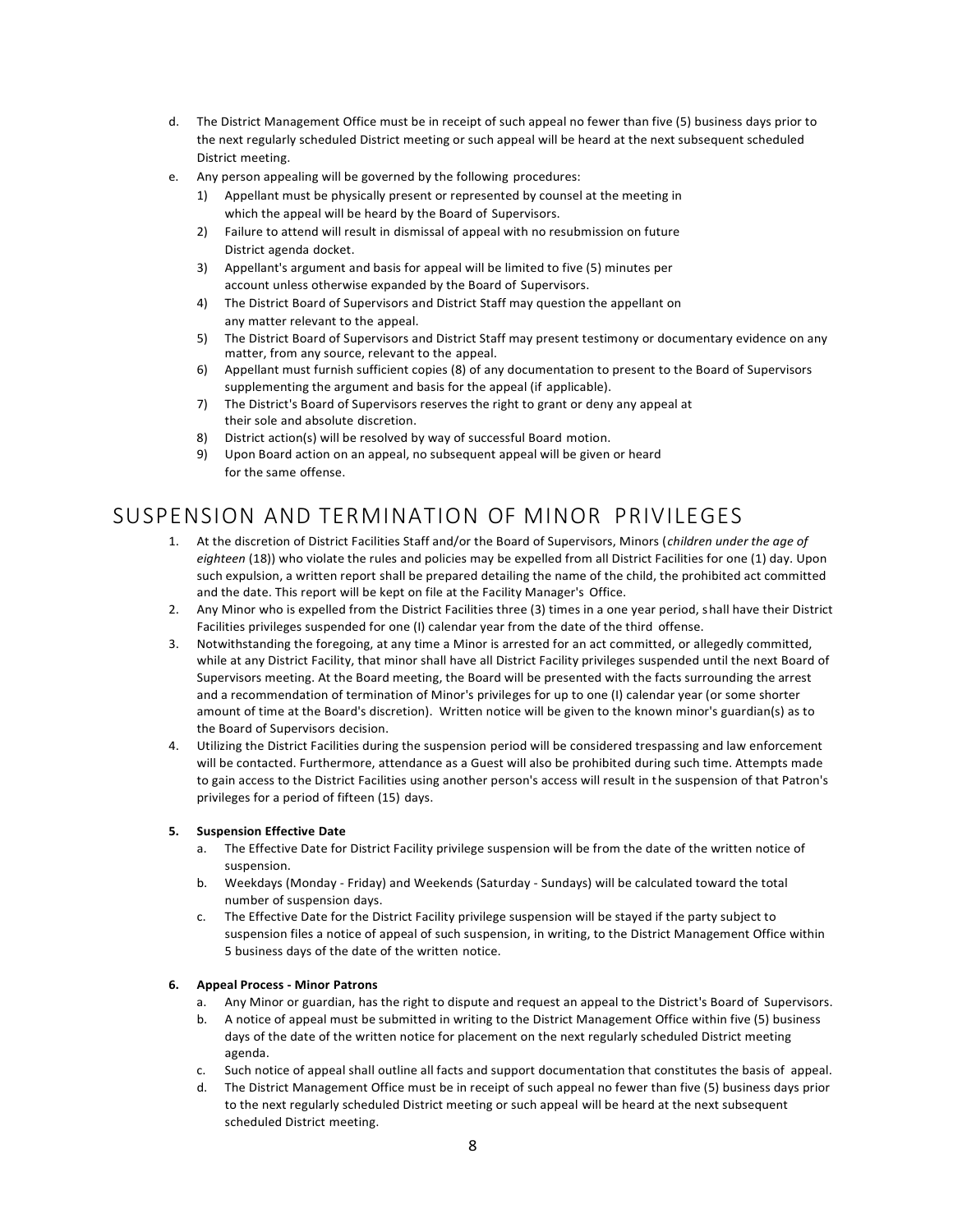- e. Any Minor appealing will be governed by the following procedures:
	- 1. Minor Appellant and at least one parent or guardian must be physically present or represented by counsel at meeting in which the appeal will be heard by the Board of Supervisors.
	- 2. Failure to attend will result in dismissal of appeal with no resubmission on future District agenda docket.
	- 3. Appellant's argument and basis for appeal will be limited to five (5) minutes per account unless otherwise expanded by the Board of Supervisors.
	- 4. The District Board of Supervisors and District Staff may question the appellant on any matter relevant to the appeal.
	- 5. The District Board of Supervisors and District Staff may present testimony or documentary evidence on any matter, from any source, relevant to the appeal.
	- 6. Appellant must furnish sufficient copies (8) of any documentation to present to the Board of Supervisors supplementing the argument and basis for the appeal (if applicable).
	- 7. The District's Board of Supervisors reserves the right to grant or deny any appeal at their sole and absolute discretion.
	- 8. District action(s) will be resolved by way of successful Board motion.
	- 9. Upon Board action on an appeal, no subsequent appeal will be given or heard for the same offense.

#### <span id="page-8-0"></span>GENERAL FACILITY PROVISIONS

Cory Lakes' common areas and District Facilities are for the exclusive use of Cory Lake Isles Patrons and their guests. The cost to maintain the common areas and District Facilities and to replace equipment, furnishings and fixtures is charged to the owners on an equal basis as part of the annual assessment.

The common areas and District Facilities are available for use for activities organized by the CDD, POA, and for gatherings by individual Patrons and his/her guests. Patrons with outstanding assessment debt will not be permitted to use the facilities until the assessment has been paid in full.

The following is a brief summary of Cory Lake rules pertaining to the use of all community district facilities and playgrounds:

- 1) Community playgrounds, waterways, boating amenities and all other recreational facilities are open to Cory Lake Patrons and their accompanied guests
- 2) Community playground, park facilities and beach area are open daily from sunrise to sunset, except for pre- approved activities. Lighted outdoor sports facilities (tennis, basketball, hockey rink) will remain open for use until 10:00p.m. All facility lighting will be turned off no later than 10:30p.m.
- 3) Except for pre-approved activities, any loitering or parking at the community playground, beach club, beach area, or sports facilities outside of posted operating hours is strictly prohibited.
- 4) All motorized vehicles (such as cars, trucks, motorcycles, mopeds, go carts, remote control vehicles, scooters) are not to be operated at park facilities except on streets, parking lots, and other posted areas, unless special permission is granted.
- 5) Bicycles, skateboards, roller-skates, and rollerblades are not to be utilized on the tennis or basketball courts at any time.
- 6) Destruction, removal or defacing of park equipment, structures, CDD Property or surrounding wildlife areas is strictly prohibited. Any person found or seen causing destruction to the facilities will be suspended from the facility and compensatory reimbursement costs will be levied.
- 7) Smoking is not permitted anywhere in the District Facilities. Smoking while within the children's playground or pocket parks area is strictly prohibited. Smoking at the beach area is also prohibited, including all pavilions and picnic table areas.
- 8) No persons under the age of 21 shall possess or consume alcohol on CDD property. Any person who is suspected of being intoxicated or under the influence of drugs while on CDD property shall be denied admission and/or be removed by law enforcement.
- 9) No person shall use threatening, abusive, insulting or indecent language, nor behave in a boisterous or disorderly manner while on district property.
- 10) No person shall create any noise at excessive levels, or use amplified sound or music without prior written permission from the CDD Board or its designated committee while on district property.
- 11) All trash and waste must be deposited in receptacles. Food and perishable items are not to be left in common areas or in the community lake.
- 12) No fireworks of any kind are allowed on CDD property.
- 13) Except for licensed individuals, the use of firearms, or other projectiles of any kind shall be strictly prohibited on CDD property.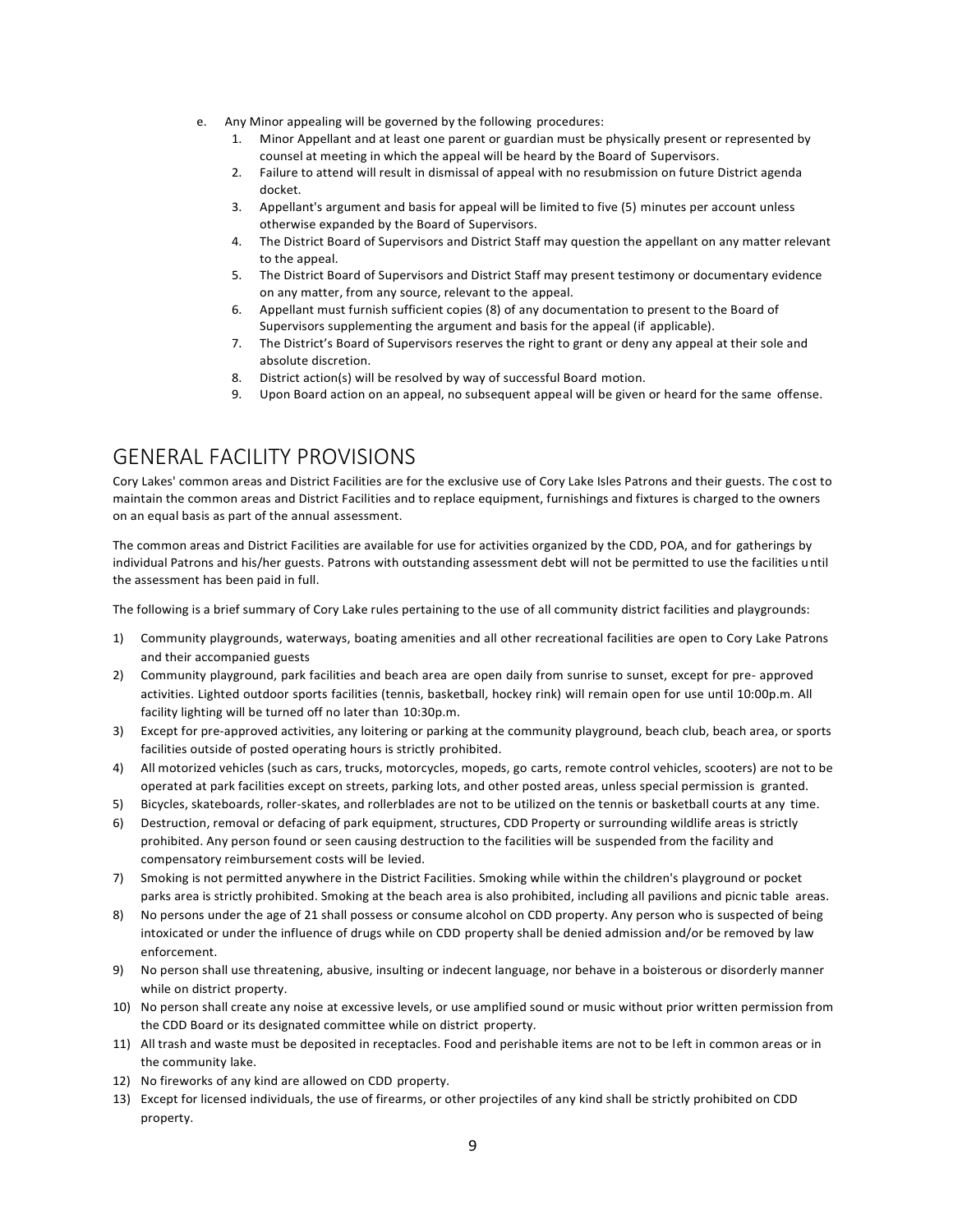- 14) All individuals using District Facilities assume personal responsibility and risk. Patrons are personally responsible for their party and agree to pay for any damage caused by their use or their guest's use of the facilities.
- 15) The Board reserves the right to amend, modify, or delete, in part or in their entirety, these Rules and Policies when necessary, at a duly-noticed Board meeting, and will notify the Patrons of any changes. However, in order to change or modify rates or fees beyond the increases specifically allowed for by the District's rules and regulations, the Board must hold a duly-noticed public hearing on said rates and fees.
- 16) Patrons must have Facility Access upon entering the amenities.
- 17) Children under fourteen (14) years of age must be accompanied by a parent or adult Patron aged eighteen (18) Or older.
- 18) All hours of operation of District Facilities will be established and published by the District. The Beach Club Facilities wi ll be closed on the following holidays: Easter, Thanksgiving Day, Christmas Day and New Year's Day. The Beach Club Facilities may also have limited hours of operation or be closed on Christmas Eve and New Year's Eve with Board authorization.
- 19) Dogs and all other pets (with the exception of Service Animals) are not permitted in the Beach Club, Courts or within the playground areas. Where pets are permitted on the grounds, they must be leashed 10' or shorter. Patrons are responsible for picking up after all pets as a courtesy to residents and in accordance with the law.
- 20) Vehicles must be parked in designated areas. Vehicles must not be parked on grass lawns, sidewalks, or in any way which blocks the normal flow of traffic.
- 21) Alcoholic beverages shall not be served or sold, nor permitted to be consumed on Amenity Facilities premises. Alcoholic beverages may be at District pre-approved special events.
- 22) Only District employees and staff are allowed in the service areas of the District Facilities.
- 23) District staff shall have full authority to enforce these policies.
- 24) Guests must be accompanied by a Patron while using the Amenities.
- 25) Disregard for any District Facilities rules or policies may result in expulsion from the facility and/or loss of privileges in accordance with the procedures set forth herein.
- 26) Patrons and their guests shall treat all staff members with courtesy and respect.
- 27) All motorized vehicles are prohibited on all landscaped property owned, maintained, and operated by the District, unless such vehicle is owned or contracted by the district.
- 28) Commercial advertisements shall not be posted or circulated in the District Facilities. Petitions, posters or promotional material shall not be originated, solicited, circulated or posted on District Facilities property unless approved in writing by the District Manager.
- 29) The District Facilities shall not be used for retail purposes without written permission from the District Board of Supervisors. The term "retail purposes" shall mean those activities which involve, in any way, the provision of goods or services for compensation.
- 30) District Staff reserves the right to authorize all programs and activities, including the number of participants, equipment and supplies usage, facility reservations, etc., at all Amenity Facilities, except usage fees that have been established by the Board. District Staff also has the right to authorize management-sponsored events and programs to better serve the Patrons, and to reserve any Amenity Facility for said events (if the schedule permits) and to collect revenue for those services provided. This includes, but is not limited to, various athletic events and programs, and children's programs, social events, etc.
- 31) There is no trespassing allowed in all designated wetland conservation and/or mitigation areas located on District property. Trespasser will be reported to the local authorities.
- 32) Loitering (the offense of standing idly or prowling in a place, at a time or in a manner not usual for law- abiding individuals, under circumstances that warrant a justifiable and reasonable alarm or immediate concern for the safety of persons or property in the vicinity) is not permitted at any District Facility.
- 33) All patrons shall abide by and comply with any and all federal, state and local laws and ordinances while present at or utilizing the District Facilities and shall ensure that any minor for whom they are responsible also complies with the same.
- 34) Various areas of all District Facilities are under twenty-four (24) hour surveillance.

#### <span id="page-9-0"></span>ENFORCEMENT

District staff will be responsible for enforcing these rules.

Residents are encouraged to notify community security at (813) 986-0030 to report violations of community rules.

Written and verbal warnings may be given to anyone who violates any of these rules.

Any perceived or observed illegal activity will be referred to the appropriate law enforcement authorities.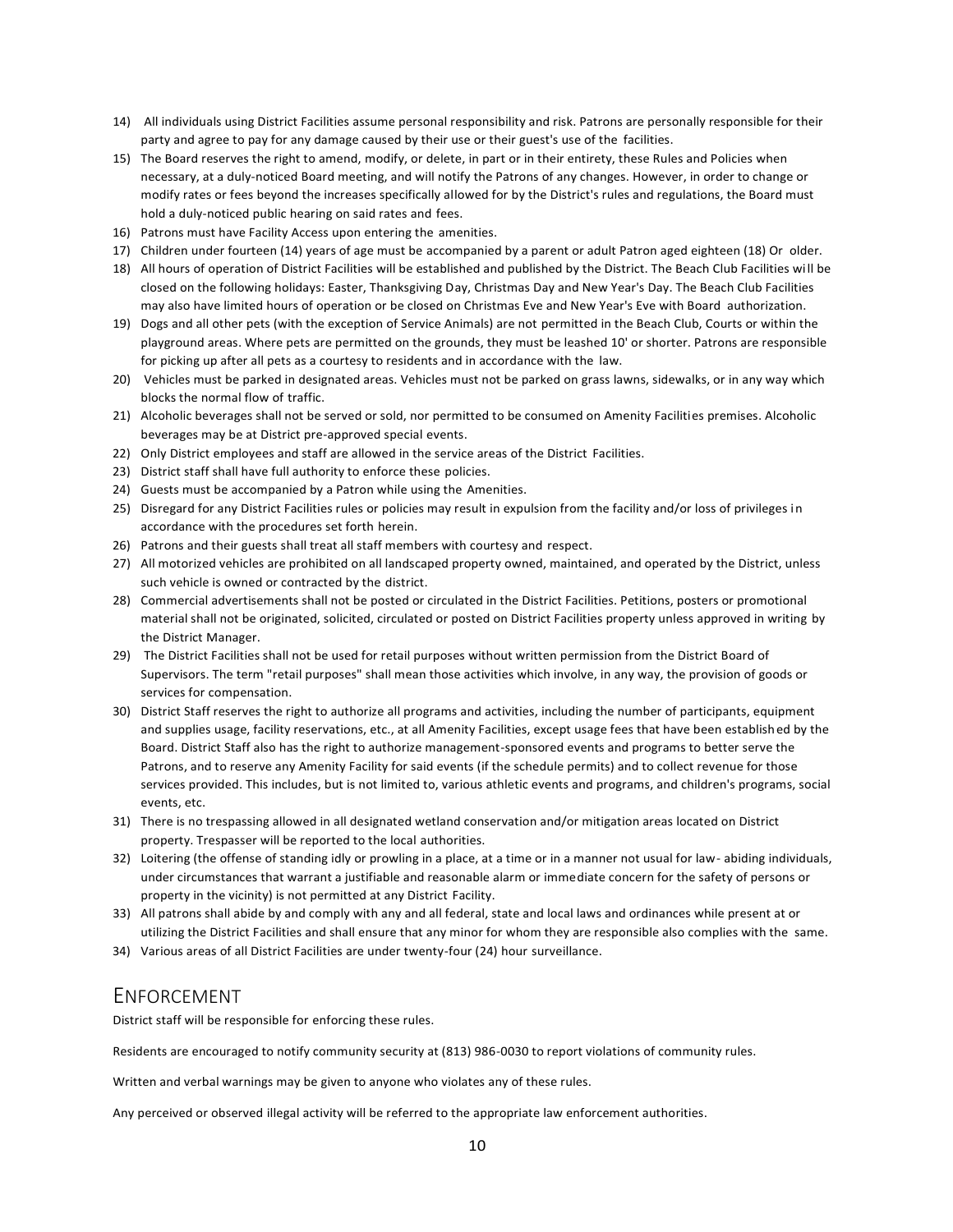Any person who violates a CDD rule or regulation or who damages or destroys CDD property may be brought before the CDD Supervisors for a hearing, at which time the CDD Supervisors may suspend certain privileges, assess costs, or both. As used herein, the "cost" of repairing or replacing CDD property includes (without limitation) charges incurred for service calls and (if warranted) emergency service calls, parts and labor, and the District's reasonable administrative costs.

Examples of privileges that may be suspended for rule violations include (without limitation); (a) suspension of tennis court privileges for a period of up to 90 days, (b) suspension of bar code access to the community for a period of up to 90 days, and (c) suspension of Beach Club privileges for a period of up to 90 days.

# <span id="page-10-0"></span>GENERAL DISTRICT FACILITY USAGE POLICY

The Amenity Facilities are common assets of the District and open to all patrons for non-exclusive use.

All Patrons and Guests using the Amenity Facilities are expected to conduct themselves in a responsible, courteous and safe manner, in compliance with all policies and rules of the District governing the Amenity Facilities.

Violation of the District's Policies and/or misuse or destruction of amenity Facility equipment may result in suspension or termination of Amenity Facility privileges with respect to the offending patron or guest. The District may pursue further legal action and restitution in regards to destruction of Amenity Facility property or equipment.

- 1. **Hours**-The Amenity Faculties are available for use by patrons during normal operating hours to as posted by the District.
- 2. **Emergencies** After contacting 911 if required; all emergencies and injuries must be reported to the office of the Facilities Manager (813) 986-1031 or the Morris Bridge gatehouse at (813) 986-0030.

*Persons using the Amenity Facilities do so at their own risk. Facilities manager's staff members are not present to provide personal training, exercise consolation or athletic instruction, unless otherwise noted, to Patrons or Guests. Persons interested in using the Amenity Facilities are encouraged to consult with a physician prior to commencing a fitness program.*

# <span id="page-10-1"></span>BEACH CLUB FACILITY RENTAL POLICIES

Patrons only may reserve and rent the Beach Club for private events. The facility is available for private rental, and reservations may not be made more than six (6) months prior to the event. Patrons interested in renting should contact the CDD main office regarding the anticipated date and time of the event to determine availability. Please note that rentals are unavailable for private events on the following holidays:

| New Year's Day | Good Friday   | Memorial Day   |
|----------------|---------------|----------------|
|                | Labor Day     | Thanksgiving   |
| Fourth of July | Christmas Day | New Year's Eve |
| Christmas Eve  | Easter Sunday |                |

The Pool and pool deck area of the facilities are not available for private rental and shall remain open to other patrons and their guests during normal operating hours. The patron renting the Beach Club shall be responsible for any and all damage and expenses arising from the event.

**1) Reservations:** Patrons interested in reserving the Beach Club must submit to the CDD Main Office a completed Facility Rental Agreement. At the time of approval, all fees associated with the rental MUST be submitted to the CDD Main Office in order to reserve the Beach Club. One payment should be in the amount of Five Hundred Dollars (\$500) as a security Deposit.

All checks and money orders are to be made payable to **CORY LAKE CDD**. The Cory Lakes CDD Office Administrator and/or Facilities Manager, at their sole discretion, has the authority to deny a rental request. Denial of a request may be appealed to the District's Board of Supervisors at the next available board meeting. Reservation for charity events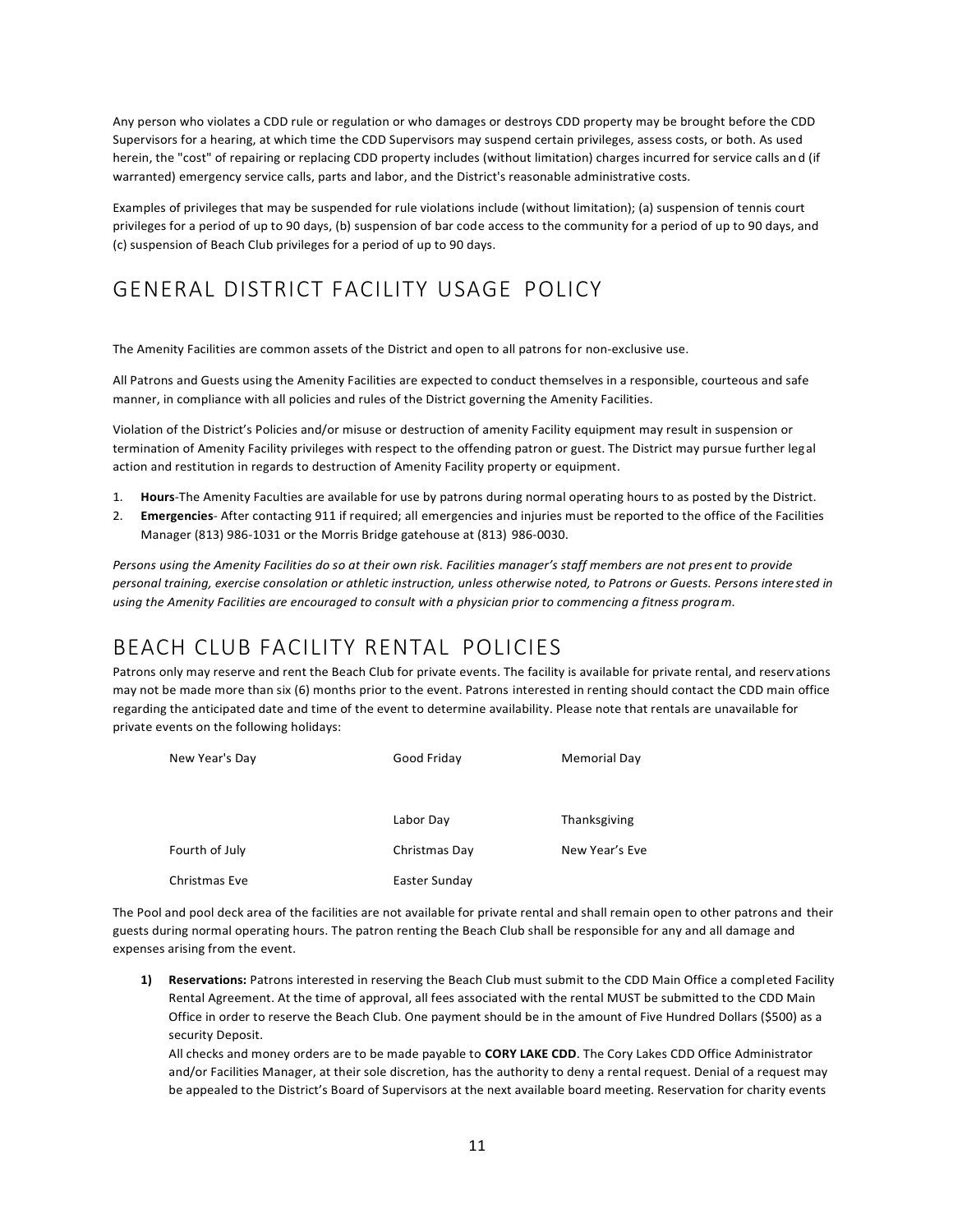must be made at least thirty (30) days in advance of the event and are contingent on approval by the Board of Supervisors of the District.

- **2) Cancellation Policy:** Cancellation of the reservation less than thirty (30) days from Facility use date will result in a forfeiture of one half (1/2) of the rental fee.
- **3) Available Facilities and Capacity:** The Beach Club is available for private rental for up to six (6) hours total. INCLUDING SET UP AND POST-EVENT CLEAN UP, between the hours of 10am and 11pm when no other CDD/POA events are scheduled.

The maximum capacity allowed for use of the Beach Club is one hundred (100) persons.

- **4) Staffing:** One (1) staff person is required to work during the six (6) hour facility usage. Should alcohol be added to the facility usage an additional staff person is required. An additional one hundred-dollar (\$100) usage fee will be added to the total amount owed when two (2) attendants are required.
- **5) Deposit:** As stated previously, a deposit in the amount of Five Hundred Dollars (\$500) is required at the time the use is approved. To receive a refund of the deposit, the following MUST be completed.
	- a. The patron doing the renting must be present for the entire duration of the rental.
	- b. All trash and garbage must be removed and placed inside the dumpster.
	- c. All displays, favors or remnants of the event must be removed.
	- d. All of the furniture and other items must be returned to their original position.
	- e. There must be no damage to the Beach Club and its property.
	- f. Six (6) hour usage must not be violated. If the event exceeds the scheduled time limit by more than one half (1/2) hour, the entire deposit, at the discretion of the Board, will be forfeited to cover the additional staff time. The six-hour usage INCLUDES POST CLEAN-UP.
	- g. Attendant must verify that above conditions have been met.
- **6) General Policies:**
	- a. Facility and room maximum capacity limits must be observed at all times and will be strictly enforced. District staff reserves the right to take all necessary actions to comply with this requirement. Examples of these actions are, but not limited to:
		- Event Cancellation and Closure Access Restrictions Parking Enforcement and Towing

The Patron User will be responsible for any and all monetary citation and fines that may be received by the District for such a violation.

- b. All doors must remain closed at all times, except when patrons and guests are entering or exiting the building.
- c. The volume of live or recorded music must not violate applicable city of Tampa Noise Ordinances. Anyone standing in the driveway at the end of the canopy entrance should not be able to hear the music or other noise from the event.
- d. Usage fees and deposit fees may be adjusted at the discretion of the Board of Supervisors.
- e. Additional liability insurance coverage may be required for all events that are approved to serve alcoholic beverages. This policy also pertains to certain events the District feels should require additional liability coverage on a case by case basis to be reviewed by the Board of Supervisors. The District is to be names on these policies as an additional insured party.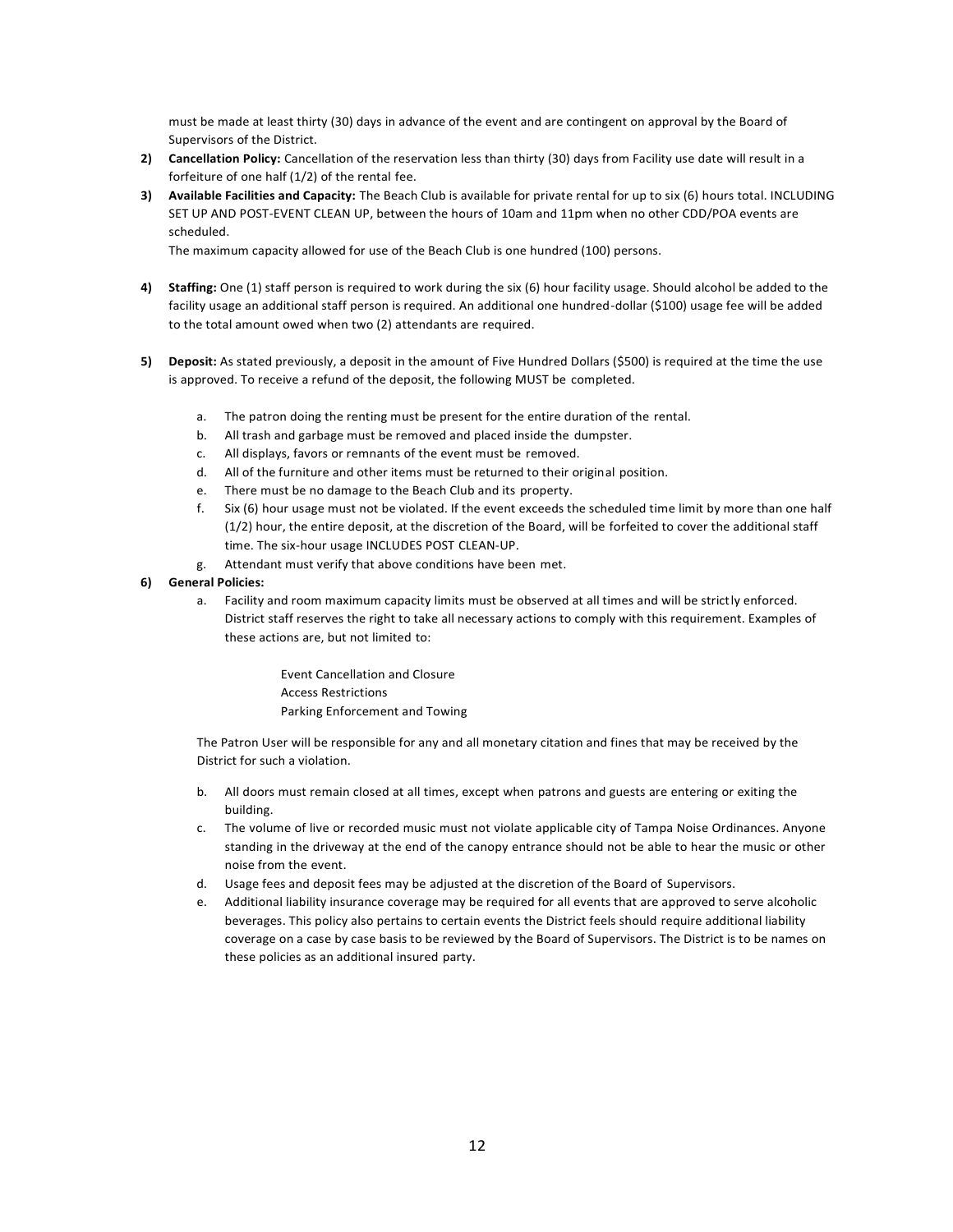## <span id="page-12-0"></span>POOL PARTY RESERVATION POLICIES

- **1. Pool Party rental fee is fifty dollars (\$50) for up to a 4-hour rental, this includes set up and clean-up of the area.**
- **2.** It is the responsibility of the resident to ensure that participating pool guests adhere to all pool and slide rules.
- **3.** The resident is responsible for ALL guests knowing and following the rules. Any persistent violation of the rules will result in the loss of the security deposit.
- **4.** The designated area to be reserved, consists of only the 4 tables under the roof overhang, and may be rented for no longer than 4 hours; **this includes set-up and cleanup time.**
- **5.** For any hired vendor (caterer, entertainer, etc.) a valid certificate of Insurance (COI) must be on file with the CDD office naming Cory Lake CDD additional insure and Cory Lakes CDD as certificate holder. (\*\*See staff for COI example)
- **6.** ABSOLUTELY no bounce house on ANY CDD property—NO EXCEPTIONS.
- **7.** Functions may be cancelled due to bad weather or pool malfunctions. The pool staff will give as much advanced notice as possible.
- **8.** Food and non-alcoholic beverages may be brought into the reserved area only for the event. *There is absolutely no smoking, NO alcohol or glass of any kind inside the pool gates!* **This includes serving dishes, cupcake or cake stands, dips in glass jars (i.e. salsa). PARTY WILL BE SHUT DOWN AND ESCORTED OFF PREMISES FOR ANY ALCOHOL OBSERVED.**
- **9.** All pool activity is monitored with video cameras.
- **10.** It is the responsibility of the resident to **clean the area** and remove ALL trash from the cans and dispose of in dumpster. If trash is not removed and area not cleaned, security deposit will be forfeited.
- **11.** There is a maximum of 40 guests (residents and guests) per party.
- **12.** All children **MUST BE SUPERVISED.**
- **13.** Table top decorations only (NO BALLOONS, CONFETTI OR SIGNS TAPED TO WALL/CANVAS PICTURE).

The pool is open to the community and will remain open to residents/guests during the event.

Pool Party Security Deposit: \$100.00 (fully refundable upon approval from facilities manager)

Any Pool Party must be booked at least 24 hours prior to the event. Please contact the Office at 813-986-1031 or [clibeachclub@corylakescdd.net. Y](mailto:clibeachclub@corylakescdd.net)ou may cancel and receive a refund of your fee up to a 3-day cancelation notice.

## <span id="page-12-1"></span>GENERAL RULES FOR SWIMMING POOL AND WATER SLIDE

#### \*\*NO LIFEGUARD ON DUTY-SWIM AT YOUR OWN RISK\*\*

#### Hours:

January through December Opens at Dawn Closes at Dusk

- 
- 1) Residents agree to abide by all rules and regulations as set by the district. Residents acknowledges that this agreement may be terminated by the district without notice if resident violates the rules and regulations.
- 2) The district may change its hours of operation without notice.
- 3) Resident agrees to pay for any and all damages, losses and thefts caused by his or her use, the use of the resident's family and the use of the resident's
- 4) This facility will be videotaped for security and safety purposes.
- 5) All Patrons must use their assigned Facility Access issued to them upon entering the pool area.
- 6) Children under fourteen (14) years of age must be accompanied by a Parent or Adult Patron at all times for usage of the pool facility.
- 7) Radios, tape players, CD players, MP3 players, televisions and the like are not permitted unless they are personal units equipped with headphones.
- 8) Swimming is permitted only during designated hours, as posted at the pool. Patrons and Guests swim at your own risk.
- 9) Glass containers are not permitted in the pool area.
- 10) Alcoholic beverages are not permitted in the pool area, except for District authorized events.
- 11) No jumping, pushing, running or other horseplay is allowed in the pool or on the pool deck area.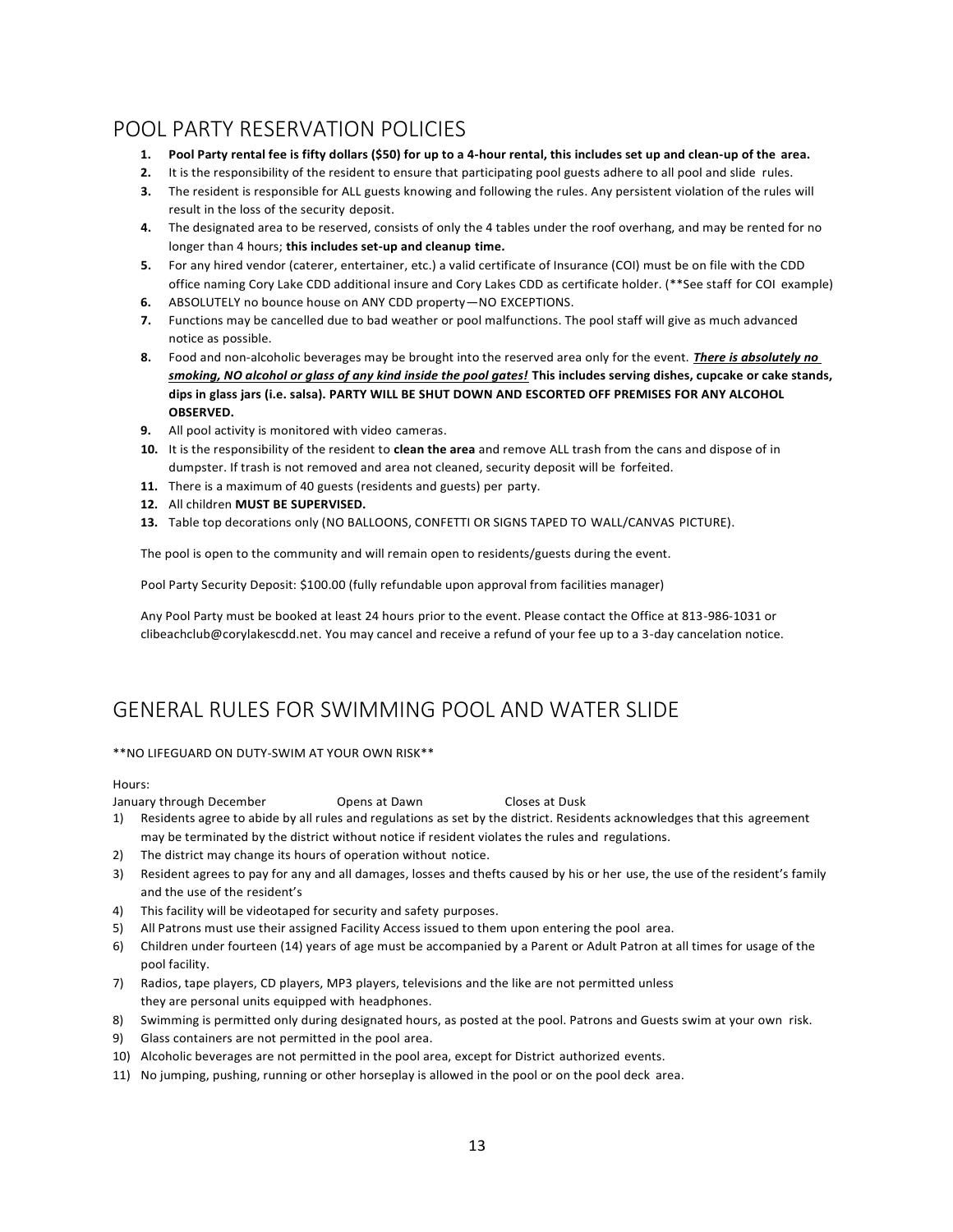- 12) Children under three (3) years of age, and those who are not reliably toilet trained, must wear rubber lined swim diapers, as well as a swim suit over the swim diaper, to reduce the health risks associated with human waste in the swimming pool/deck area.
- 13) Diving is strictly prohibited.
- 14) Any person swimming during non-posted swimming hours will be suspended from using the facility for a period of 30 days.
- 15) No One shall pollute the pool. Anyone who does pollute the pool is liable for any costs incurred in treating and reopening of the pool.
- 16) Pool entrances must be kept clear at all times.
- 17) No swinging on ladders, fences, or railings is allowed.
- 18) Pool furniture and accessories are not to be removed from the pool area.
- 19) Chemicals used in the pool may affect certain hair or fabric colors. The District is not responsible for these effects.
- 20) Pets, (with the exception of service animals), bicycles, skateboards, roller blades, and scooters are not permitted to be used or operated on the pool deck area inside the pool gates at any time.
- 21) The District Staff reserves the right to authorize all programs and activities, with regard to the number of guest participants, equipment, supplies, usage, etc. conducted at the pool, including Swim Lessons, Aquatic/Recreational Programs and Property Owner's Association Sponsored Events.
- 22) Patrons and Guests use the slide at your own risk.
- 23) One person at a time may go down the slide. Failure to abide by this policy will result in expulsion from the pool for the day.
- 24) ABSOLUTELY NO STOPPING ON THE SLIDE
- 25) NO RUNNING ON THE SLIDE DECK OR RAMP.
- 26) CLIMBING ON ROCKS IS NOT PERMITTED.
- 27) For Safety reasons, pregnant women and persons with health condition or back problems should not use the water slide.
- 28) Children/infants are NOT permitted to go down the slide sitting on a Patron's lap.
- 29) All patrons and Guests must go down the slide feet first and facing upward. Head first is prohibited and will result in expulsion from the pool for the day.
- 30) Failure to follow slide procedures will result in loss of patron's slide privileges for one (1) day, no exceptions.
- 31) Use of the chair lifts by non-disabled Patrons or Guests will result in immediate suspension from the facility for a period of one (1) day, no exceptions.
- 32) Residents and guests must wear proper swimming attire. No cut off jeans or street apparel can be worn to swim.
- 33) Continued violations of the pool rules and regulations can result in the permanent expulsion from the pool.

#### <span id="page-13-0"></span>WATER SLIDE PROCEDURES

- 1. Patrons and Guests use the slide at your own risk.
- 2. One person at a time may go down the slide. Failure to abide by this policy will result in expulsion from the pool for the day.
- 3. Absolutely NO stopping on the slide.
- 4. No running on slide deck or ramp.
- 5. Climbing on rocks is not permitted.
- 6. For safety reasons, pregnant women and persons with health conditions or back problems should not use the water slide.
- 7. Children/infants are NOT permitted to go down the slide sitting on a Patron's lap.
- 8. All Patrons and Guests must go down the slide feet first and facing upward. Head first is prohibited and will result in expulsion from the pool for the day.
- 9. Failure to follow slide procedures will result in loss of Patron's slide privileges for one (1) day. Should subsequent attempts be made to utilize the slide during suspension of such privilege, patron will be suspended from the facility for a period of one (1) day.

## <span id="page-13-1"></span>FECES POLICY FOR SWIMMING POOL

- 1. If contamination occurs, the pool will be closed for twenty-four (24) hours per the Florida Department of Health guidelines. The water will be shocked with chlorine to kill the bacteria.
- 2. Parents should take their children to the restroom before entering the pool.
- 3. Children under three (3) years of age, and those who are not reliably toilet trained, must wear rubber lined swim diapers and a swimsuit over the swim diaper.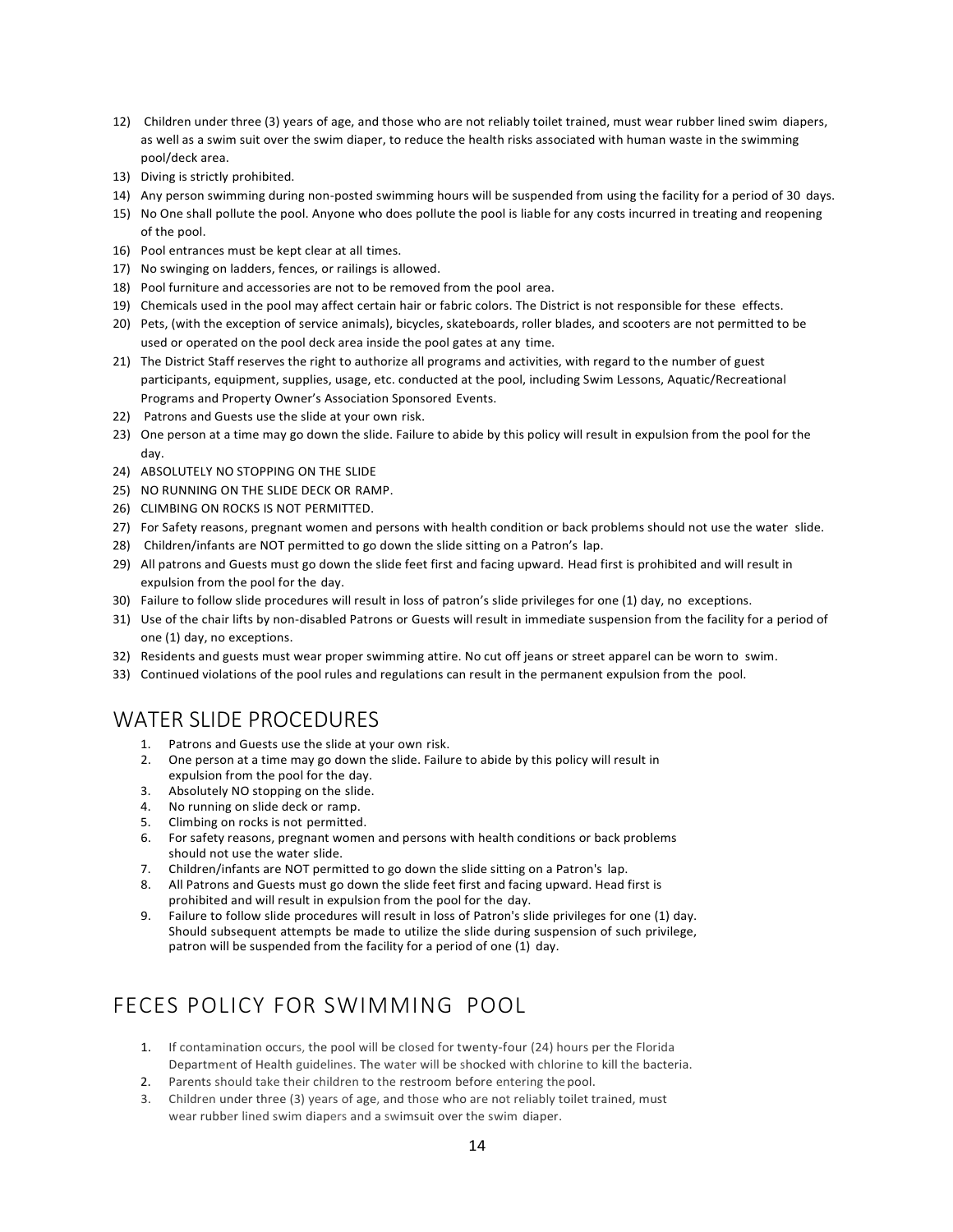# <span id="page-14-0"></span>ADA CHAIR LIFT USAGE POLICY

- 1. ADA chair lifts are for use by disabled Patrons and disabled Guests only. Users should consult with their physician to determine if water activities are appropriate for users.
- 2. Chair lifts are designed for self-use. District Staff is not authorized to assist Patrons or Guests with use beyond initial review of operating instructions.
- 3. Use of the chair lifts by non-disabled Patrons or Guests will result in immediate suspension from the facility for a period of one (1) day, no exceptions.

## <span id="page-14-1"></span>AQUATIC TOY AND RECREATIONAL FLOATATION DEVICE POLICY

- 1. Aquatic toys and equipment are permitted in the pool so long as they do not disturb other users. Nonaquatic toys and equipment are not permitted in the pool.
- **2.** District Staff has the final say regarding the use of any and all recreational floatation devices**.**

## <span id="page-14-2"></span>FITNESS CENTER POLICIES

- 1. All Patrons using the Fitness Center are expected to conduct themselves in a responsible, courteous and safe manner in compliance with all policies and rules of the District governing the Amenity Facilities. Disregard or violation of the District's policies and rules and misuse or destruction of the Fitness Center equipment may result in the suspension or termination of usage privileges. The District may pursue further legal action and restitution in regards to destruction of Amenity Facility property or equipment.
- 2. Please note the Fitness Center is an unattended facility. Persons using the facility represent that they are physically able to use the exercise equipment and do so at their own risk. Staff is not present to provide Personal Training or Exercise Consultation to Patrons. Persons interested in using the Fitness Center are advised to consult with a physician prior to commencing any exercise program.
- 3. **Hours:** The Fitness Center is open for use by Patrons twenty-four (24) hours per day. The Fitness Center hours of operation may be changed without notice.
- 4. **Emergencies:** Call 911 if immediate medical attention is necessary. All emergencies and injuries must be reported to the Facilities Manager at (813) 986-1031.
- 5. **Eligible Users:** Only Patrons and Guests age fourteen (14) or older are allowed to use the Fitness Center. Members and their Guests must consent to the following:
	- a. Seventeen (17) years old or less must be accompanied by a parent/guardian between the hours of 10:00p.m and 5:00 a.m. No exceptions.
	- b. Under Fourteen (14) years must have a consent form signed by a parent/guardian prior to gym use and must be accompanied by a parent/guardian in the Fitness Center.
	- c. Fifteen (15) to Seventeen (17) years old must have a consent form signed by a parent/guardian prior to gym use.
	- d. Eighteen (18) years old and more must sign a consent form prior to gym use.
- 6. **Guest Policy**: Patrons may bring a trainer to the Fitness Center for personal training sessions only. House Guests are allowed usage of the Fitness Center if accompanied by the Patron. House Guests are required to register with the Facilities Office for access to the gym without having to be accompanied by the Patron.
- 7. **Food and Beverage**: Food (including chewing gum) is not permitted within the Fitness Center. Water is permitted in the Fitness Center if contained in non-breakable containers with screw top or sealed lids and in containers provided by the facility. Alcoholic beverages are not permitted.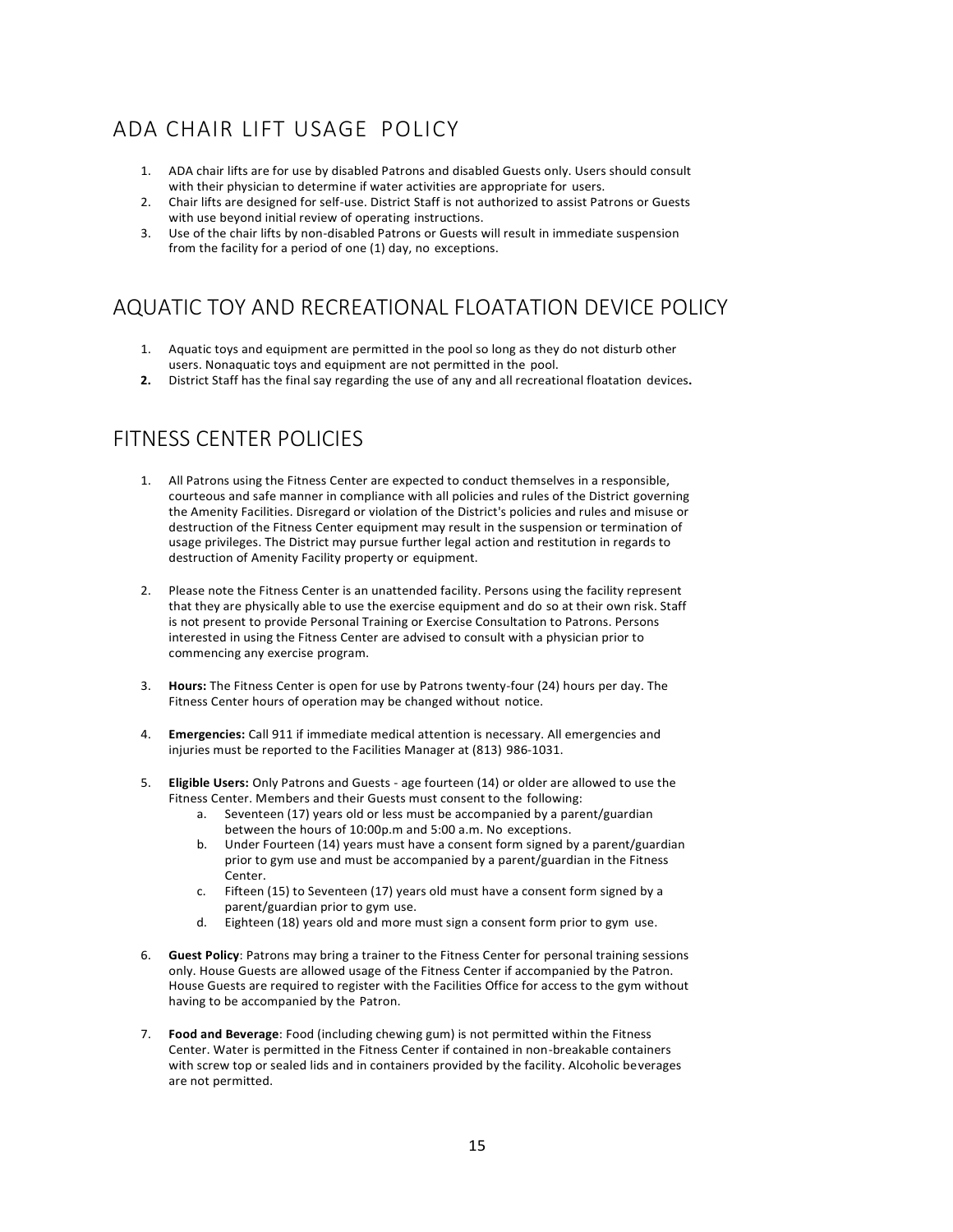- 8. Appropriate clothing and athletic footwear (covering the entire foot) must be worn at all times in the Fitness Center. Appropriate clothing includes t-shirts, tank tops, leotards, athletic shorts (no jeans), and/or sweat suits. No swimsuits are permitted.
- 9. General Policies:
	- a. Each individual is responsible for wiping off fitness equipment after use.
	- b. Hand chalk is not permitted to be used in the Fitness Center.
	- c. Radios, tape players and CD players are not permitted unless they are personal units equipped with headphones.
	- d. Weights or other fitness equipment may not be removed from the Fitness Center for any reason.
	- e. Use of cardiovascular equipment should be limited to thirty (30) minutes when someone is waiting.
	- f. Step aside between multiple sets on weight equipment if other persons are waiting.
	- g. Restack weights after usage.
	- h. Replace weights to their proper location after use.
	- i. Free weights are not to be dropped and should be placed only on the floor or on equipment made specifically for storage of the weights.
	- j. Any fitness program operated, established, and run by Staff may have priority over other users of the Fitness Center.
	- k. Smokeless tobacco products are not permitted anywhere in the Fitness Center.
	- l. Loud, profane or abusive language is prohibited.
	- m. Disregard to any fitness center rule will result in expulsion from the Fitness Center and/or loss of Fitness Center privileges.
	- n. All broken equipment should immediately be reported to the District Staff.
	- o. The District Staff reserves the right to discontinue any programs or activities due to concerns with safety and other conflicts with the operation of the Beach Club.
	- p. Each individual is responsible for removing the weight plates that he or she has used on the plateloaded machine and returning all plates, dumbbells, barbells, and other equipment to the proper storage places.
	- q. Weight plates are not to be attached to weight stacks on themachines.
	- r. Benches and machines are not to be stepped on.
	- s. Dumbbells, weight plates, and barbells shall not be placed on the benches.
- 10. The user shall pay for any and all damages caused by his or her careless or improper use of the equipment or facilities.
- 11. The District uses several avenues in which to provide security to protect its assets, including but not limited to video surveillance.
- 12. As the Fitness Center and its equipment are an asset of the District, the following guidelines will be used to make decisions on all penalties andenforcements:

#### Security Video Review:

- A. Footage will be reviewed based on any of the following:
	- 1. A complaint is made which required video review for validation:
	- 2. An obvious issue being addressed required video review; and
	- 3. For purposes of testing and maintenance.
- B. Only the Facilities Manager, the installation company, District Chair and a person authorized by the District Board of Supervisors are authorized to view video tapes.
- C. Video must be reviewed by two Authorized individuals, as mentioned above, before accusing a gym user of any infringement.
- D. Any party accused of an infringement has the right to view relevant video footage.
- E. Video footage will not be distributed by the District to any publicly accessible location.

Infringement penalties up to and including:

A. STEALING EQUIPMENT: Police notification and permanent revocation of rights to Fitness Center use.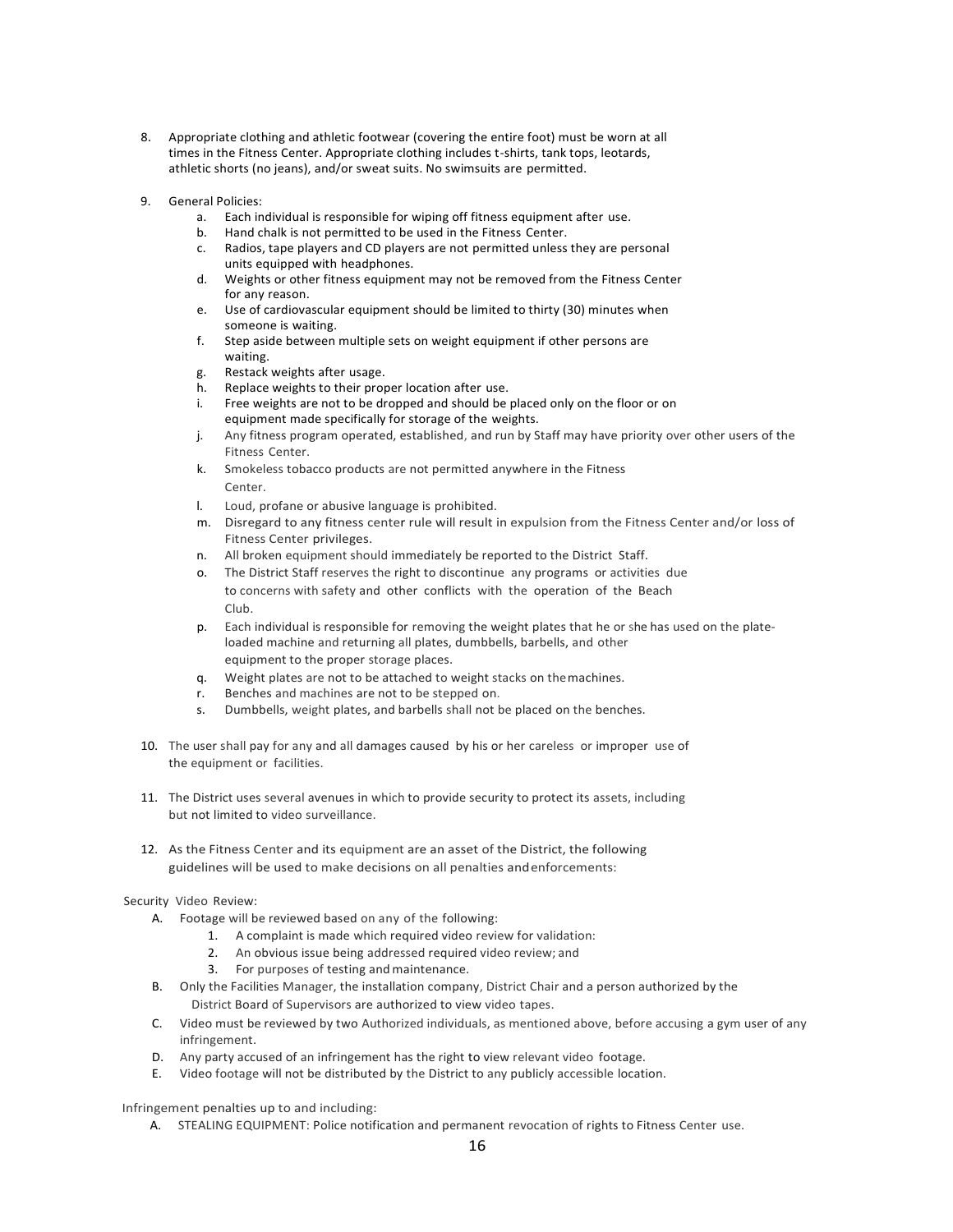- B. DAMAGING EQUIPMENT AND/OR PREMISES: Immediate and permanent revocation of rights to use Fitness Center.
- C. LETTING MINORS IN WITHOUT PARENT: After two warnings, Fitness Center access revoked for 90 days.
- D. NOT PUTTING WEIGHTS AWAY: After two warnings, Fitness Center access revoked for 30 days.

#### <span id="page-16-0"></span>RULES FOR TENNIS COURTS

- 1. Tennis Courts are for use of CLI resident, dependents living with a member and their \*guests only. \*the member must accompany the guest/s to use the tennis court.
- 2. No prior reservation is required to use the tennis courts. They are available on a first come first served basis. Use of tennis court is limited to one hour when other players are waiting.
- 3. Players must place trash and debris in the trash receptacles provided at the court entrances.
- 4. No food, glass bottles, cans or breakable items permitted inside the enclosure.
- 5. Tennis courts are for the play of tennis only. Pets, roller blades, bicycles, skateboards, scooters (etc.) and other activities are not permitted inside the enclosures.
- 6. Gates must be closed at all time during play and upon leaving the courts.
- 7. Do not prop the gate open with any other material leaving the court unsecured.
- 8. There is no restroom inside enclosure or outside courts area. Use the restrooms inside the clubhouse.
- 9. Children twelve (12) years of age and younger must be accompanied by parents or adult guardian.
- 10. Tennis courts are the property of Cory Lake Isles and managed by the CDD. The CDD staff inside the Club House shall address any conflicts.
- 11. Safety is the primary concern to the CDD and its members. The CDD assumes no responsibility for any accidents or injury in connection with use of the courts or for any loss or damage to personal property.
- 12. The tennis courts hours of use are dawn to 10:30PM.
- 13. No more than 4 players are permitted on the court.
- 14. Smoking and intoxicants are strictly prohibited on the courts. Intoxicated persons are prohibited on the courts.
- 15. Use of radio, television, or similar devices permitted only when used with headphones.
- 16. Use of profane or abusive language is prohibited.
- 17. Only shoes designed specifically for playing tennis are permitted on the courts. Proper attire should be worn while playing tennis. Shirt must be worn at all times.
- 18. Court lights should be turned off at the conclusion of the play and before leaving the courts. Please report all court hazards and/or damage to the CDD staff for repairs.
- 19. Outside Trainers
	- a. Only CDD approved instructors are allowed to use the courts are only allowed training of residents and members of Cory Lake isles.
	- b. Training tennis players from outside of Cory Lake Isles is strictly prohibited.
	- c. Trainer/s are required to use the original courts for instructional purposes. Court #1 in the original courts enclosure will be the primary training court. If more than one trainer is on the courts to give lessons at the same time and members are not using court #2, a trainer can use that court. Trainer must vacate court #2 when a resident/member player is waiting.

# <span id="page-16-1"></span>TENNIS COURT POLICIES

All Patrons and Guests using the Tennis Facilities are expected to conduct themselves in a responsible, courteous and safe manner in compliance with all policies and rules of the District governing the amenity facilities. Disregard or violation of the District's policies and rules and misuse or destruction of facility equipment may result in the suspension or termination of facility privileges. The District may pursue further legal action and restitution in regards to destruction of Amenity Facility property or equipment. Guests may use the facilities if accompanied by a Patron.

Persons using the facility do so at their own risk. Persons interested in using these facilities are encouraged to consult with a physician prior to use.

I) Hours: The Tennis Court Facilities are available for use by Patrons during normal operating hours which are posted. These facilities may not be rented, and work on a first come first serve basis unless otherwise programmed by the District.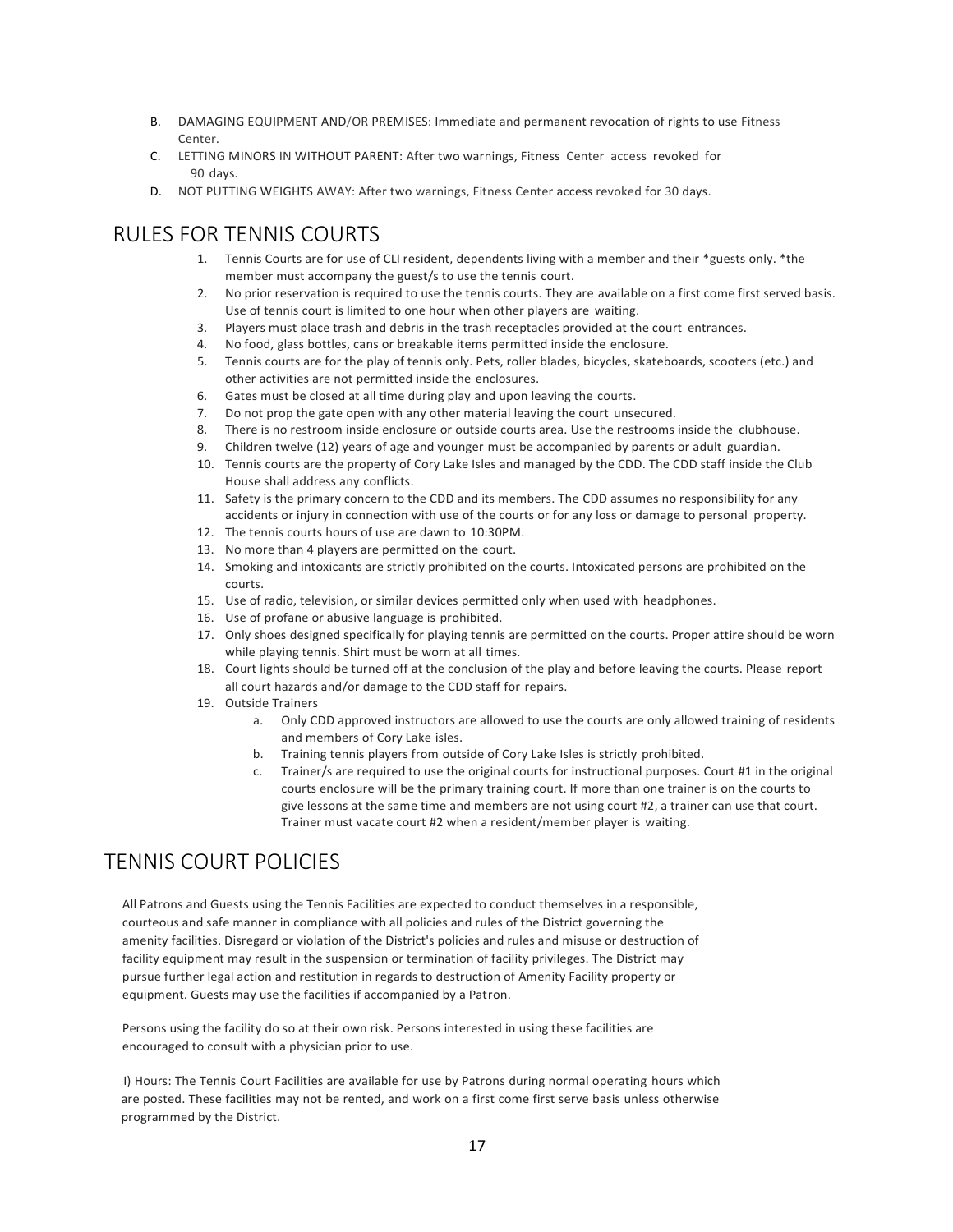2) Emergencies: All emergencies and injuries must be reported to the Amenity Staff as well as the Facility Manager at (813) 986-1031. ·

3) General Policies:

- a. Court use is limited to one (1) hour when other Patrons and/or Guests are waiting. Court use limit commences upon Patron and/or Guest arrival.
- b. Usage works on a first come first serve basis, unless otherwise programmed by the District.
- c. Schedules of programs will be posted.
- d. Proper tennis shoes and attire, as determined by the staff, are required at all times while on the courts.
- e. Shirts must be worn at all times.
- f. Patrons and Guests must supply their own equipment.
- g. Beverages are permitted at the Tennis Court Facilities if contained in non-breakable containers with screw top or sealed lids. No glass containers are permitted on the tennis courts.
- h. Players must clean up after play. This includes "dead" balls, Styrofoam cups, plastic bottles, etc. The goal is to show common courtesy by leaving the court ready for play for Patrons who follow you.
- i. Court hazards or damage, need to be reported to the staff for repairs.
- j. The Tennis Court is for the play of tennis only. Pets and the use of roller blades, bikes, skates, skateboards and scooters and other activities are prohibited on the tennis courts.
- k. The Facility Manager reserves the right to authorize all programs and activities, with regard to the number of guest participants, equipment, supplies, usage, etc., including Tournaments.

#### HEARING PROCESS

Fitness Center access penalties will be enforced by the Facilities Manager for any party accused of an infringement listed above.

The party will be informed of the next regularly scheduled meeting of the District Board of Supervisors. The party will be required to attend where a hearing will be scheduled to plead their case; and the Board will make a decision on the infringement of either reinstating Fitness Center access; or placing a penalty as outlined above.

## <span id="page-17-0"></span>BASKETBALL AND HOCKEY COURT POLICIES

All Patrons and Guests using the Basketball and Hockey Court Facilities are expected to conduct themselves in a responsible, courteous and safe manner in compliance with all policies and rules of the District governing the facilities. Disregard or violation of the District's policies and rules and misuse or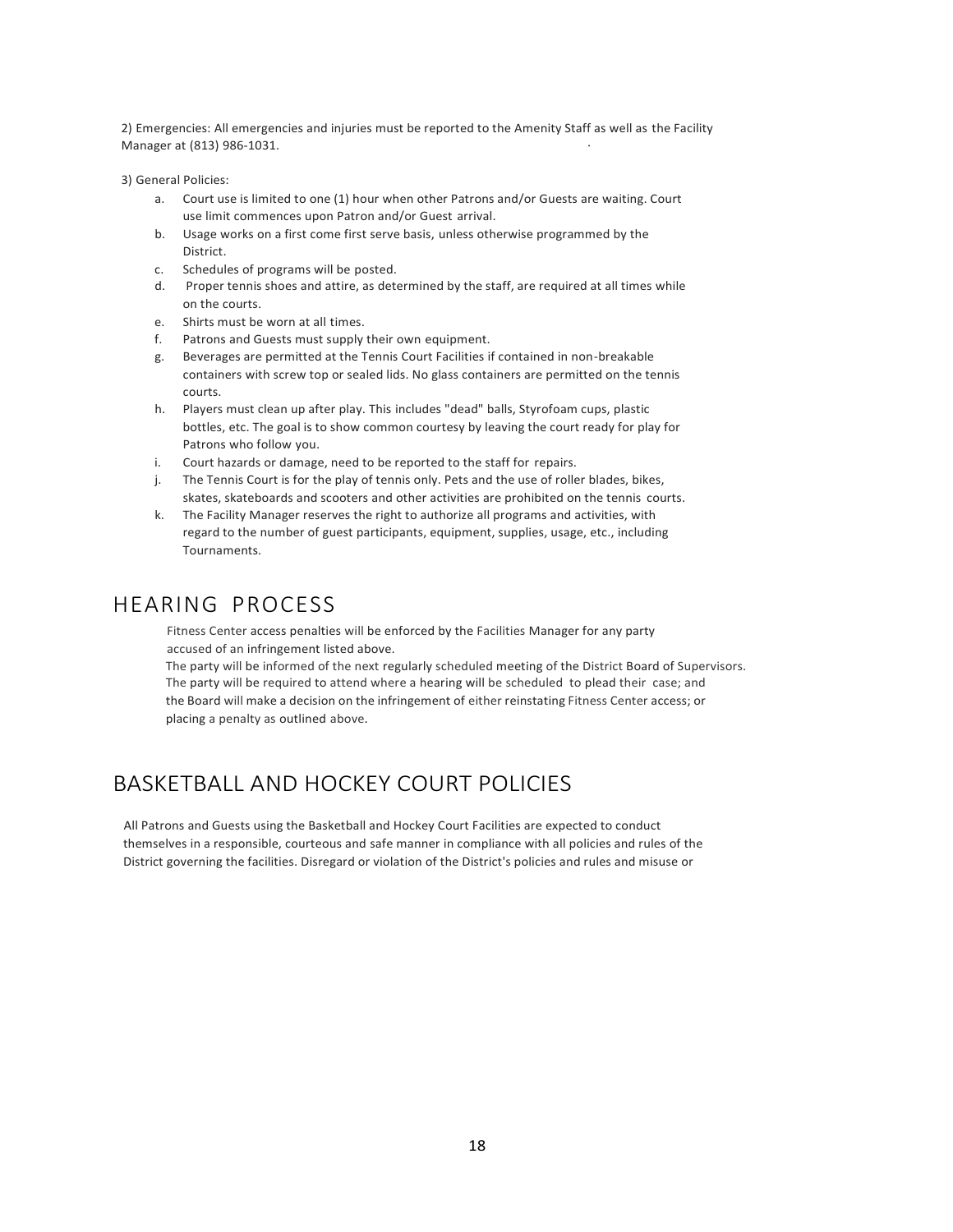destruction of facility equipment may result in the suspension or termination of facility privileges. The District may pursue further legal action and restitution in regards to destruction of Amenity Facility property or equipment. Guests may use the Basketball and Hockey Court Facilities if accompanied by a Patron.

Please note that the Basketball and Hockey Court Facilities are unattended facilities and persons using them do so at their own risk. Persons interested in using these facilities are encouraged to consult with a physician prior to use.

- 1. Hours: The Basketball and Hockey Court Facilities are available for use by Patrons during normal operating hours which are posted. These facilities may not be rented, and are available on a first come first serve basis unless otherwise programmed by the District.
- 2. Emergencies: All emergencies and injuries must be reported to the Amenity Staff as well as the Facility Manager at (813) 986-1031.
- 3. Proper Attire: Proper basketball or athletic shoes and attire are required at all times while on the courts. Proper attire shall consist of athletic shoes, shirts, and shorts or athletic pants.

General Policies:

- a. The Basketball and Hockey Court Facilities are for the play of Basketball, Hockey and Soccer.
- b. Pets, bikes, skateboards, and scooters are prohibited to be used at the facility. Roller blades may be used at the hockey court only.
- c. Beverages are permitted at the Basketball and Hockey Court Facilities if contained in nonbreakable containers with screw top or sealed lids. No glass containers are permitted on the basketball or hockey courts.
- d. Alcoholic beverages are not permitted on the Basketball or Hockey Courts.
- e. The Basketball and Hockey Courts are available on a first come, first serve basis. It is recommended that persons desiring to use the Basketball or Hockey Court check with the District Staff to verify availability in case they are reserved for programs or closed for maintenance. Use of the Basketball or Hockey Court is limited to one (1) hour when others are waiting.
- f. Proper Basketball and Hockey etiquette shall be adhered to at all times. The use of profanity or disruptive behavior is prohibited.
- g. Persons using the Basketball or Hockey Court Facility must supply their own equipment.
- Courts and their surrounding areas must be cleaned up after use. Players must clean up the court after play. This includes equipment, cups, plastic bottles, etc. The goal is to show common courtesy by leaving the court ready for play for Patrons who follow you.
- i. Usage of the Basketball or Hockey Court Facility by Guests, unless accompanied by a Patron, is strictly prohibited.

## <span id="page-18-1"></span><span id="page-18-0"></span>PLAYGROUND AND POCKET PARK POLICIES

- 1) No roughhousing.
- 2) Persons using the playground and pocket parks must clean up all food, beverages and miscellaneous trash brought to the playground. Glass containers are prohibited. Place all trash in containers.
- 3) The use of profanity or disruptive behavior is absolutely prohibited.
- 4) Alcoholic beverages are not permitted.
- 5) Inflatable equipment, such as bounce houses, is not permitted at the pocket parks.
- 6) Usage of the playground and pocket parks may be limited or suspended from time to time for sponsored events approved by the District.
- 7) The playground and pocket parks are open from sunrise tosunset.
- 8) No one over the age of 12 is allowed on equipment with the exception of the dual swing.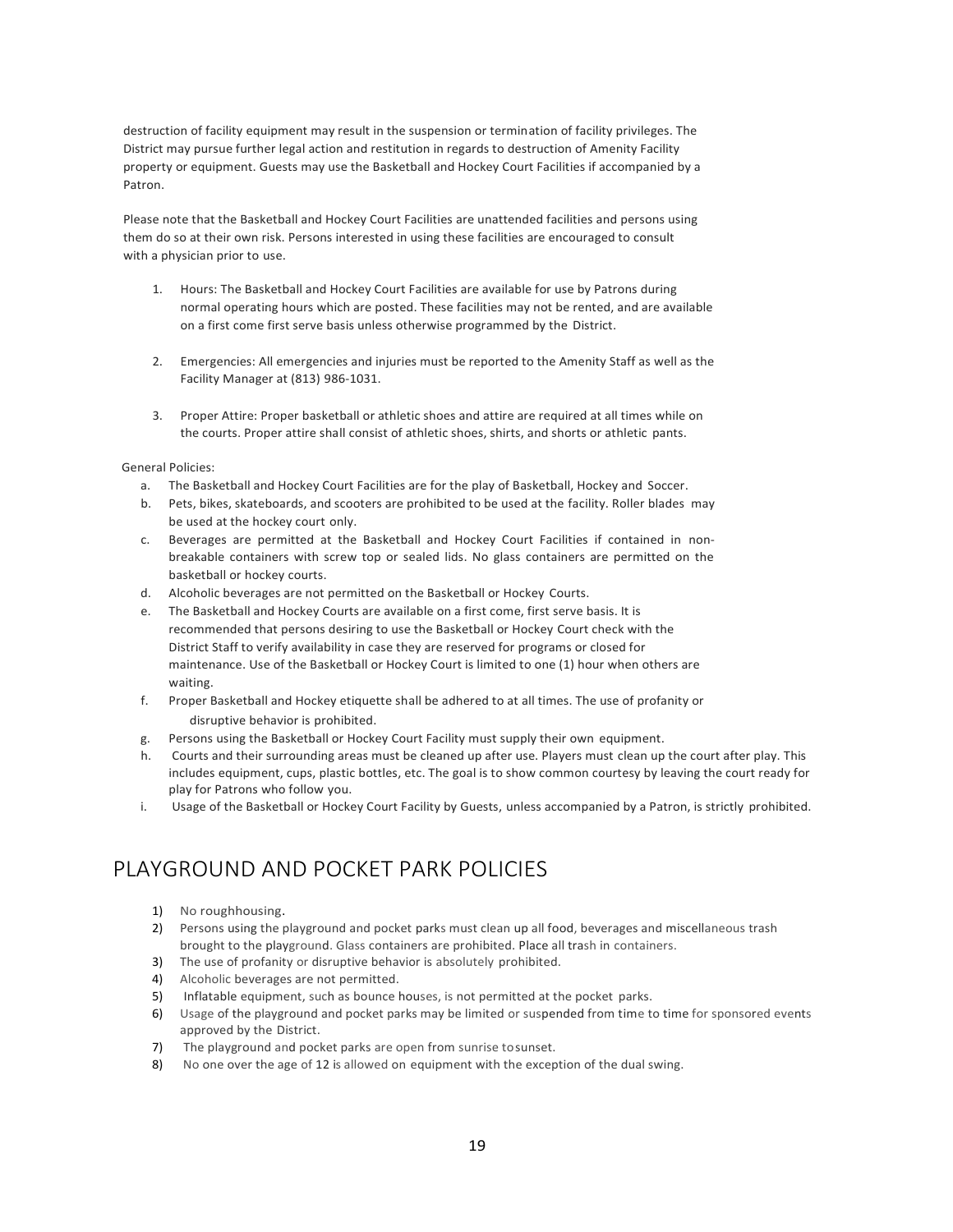## <span id="page-19-0"></span>FISHING AND POND POLICIES

Only Patrons and their Guests may fish from the lake and ponds located within the District. We ask that you respect your fellow landowners and access the lake and ponds through the proper access points. The District operates under a catch and release policy for all fish caught. The lake and ponds serve as storm water management purposes and are not to State Code for keeping or consuming your catch. The purpose of these bodies of water is to help facilitate the District's natural water system for storm water runoff.

- 1. Fishing is permitted only from dawn until dusk.
- 2. The District operates under a catch and release policy. Removal of fish for personal keep or consumption is not authorized.
- 3. Spear fishing or the use of Spear Guns, Bow & Arrows, and Firearms are not permitted as acceptable methods to fish.
- 4. Cast Netting is prohibited.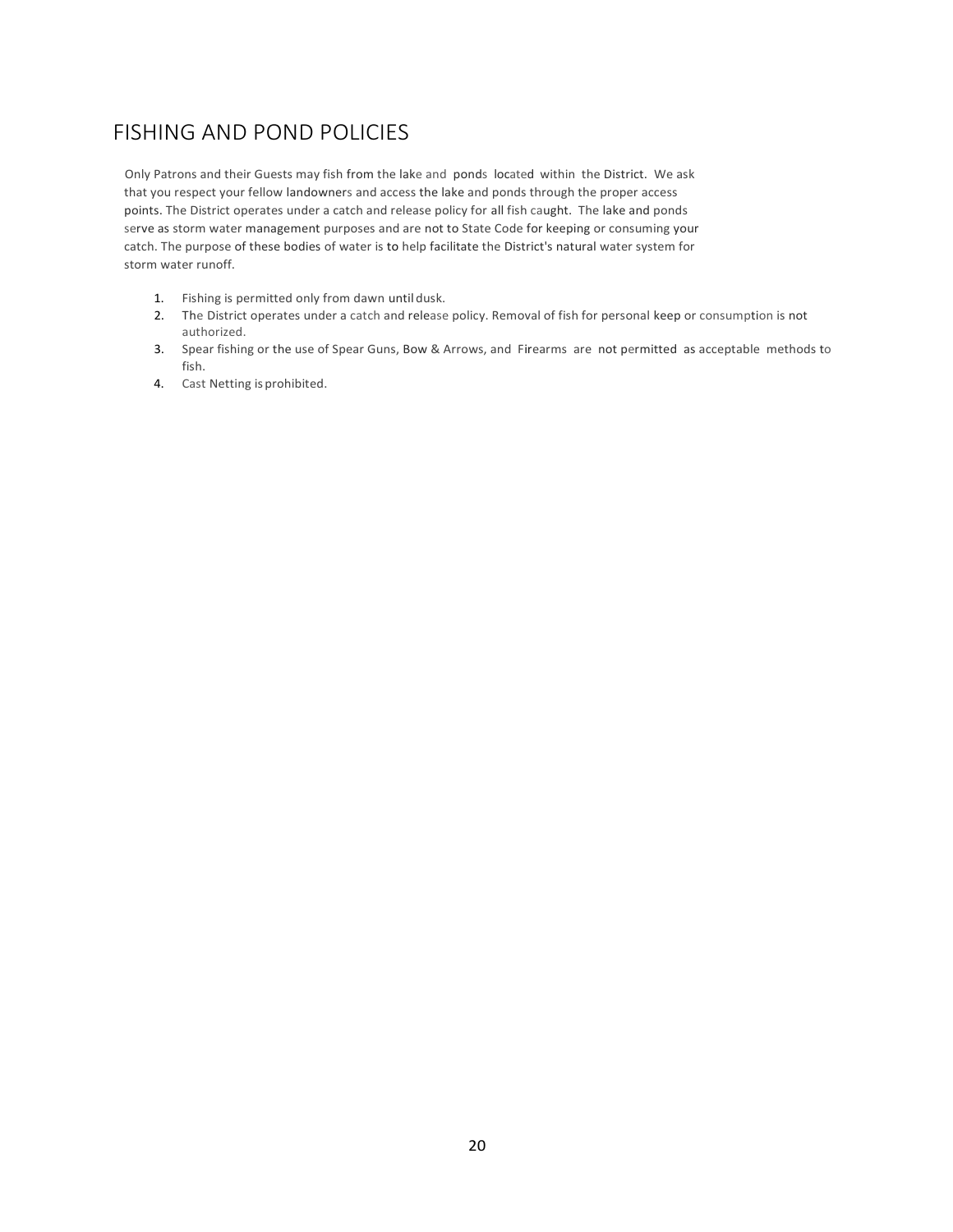- 5. Removal of hooks and lures from fish should be performed in a manner that gives the fish the best chance of survival. De-Hookers or needle-nose pliers need to be carried by authorized users at alltimes.
- 6. Circle Hooks are recommended for all live bait fishing.
- 7. In events where, dangerous wildlife is "caught" by hook or lure, the line(s) should be cut at a safe distance so as to avoid possible bodily injury andharm.
- 8. The use of traps is strictly prohibited.
- 9. The use of profanity or disruptive behavior will not be tolerated.
- 10. All trash or debris must be disposed of in the appropriate receptacles. The philosophy of "If you bring it with you, you must take it with you when you leave" is employed.
- 11. Fish are not to be moved from one lake or pond to another.
- 12. No one is allowed to introduce or stock any of the lakes or ponds.
- 13. Patrons and Guests will be responsible to obtain any permits or licenses that may be required under Florida Law to legally fish. Any monetary penalties or fees incurred by the District as a result of user's failure to acquire such required permits or licenses will be the liability of the individual determined to be in violation
- 14. General Polices:
	- a. Swimming is prohibited in all ponds on District property.
	- b. No watercrafts of any kind are allowed in any of the ponds on District property.
	- c. Parking along the right of way or on any grassed area near the ponds is prohibited. It is recommended that residents wishing to fish in the ponds walk or ride bicycles.
	- d. Continued violation of this policy will result in the immediate reporting to local law enforcement authorities.
	- e. There is a 20-foot District owned buffer surrounding each pond, residents may fish in the 20 feet buffer during the hours of dawn to dusk. Please be respectful of adjacent resident homes.
	- f. Homeowners whose lot abuts the pond are responsible for mowing, weeding and trash removal to the water's edge.

## <span id="page-20-0"></span>BEACH, DOCK AND BOAT RAMP POLICIES

- 1. The Beach, Dock and Boat Ramp are provided for use of Patrons and their Guests only. Guests must be accompanied by a resident while using the Beach, Dock or Boat Ramp.
- 2. Use at your own risk. No lifeguard is on duty.
- 3. All vessels docked at the Beach Club must be registered and have a current registration sticker and must be numbered in accordance with the POA and District boating policies.
- 4. Unregistered inoperable or derelict craft may not be docked at the Beach Club and will be towed at owner's expense.
- 5. Only routine boat cleaning and maintenance performed with environmentally safe materials is permitted at the boat ramp. Any other activity that might result in spillage of oils, lubricants, solvents or other hazardous material into the lake is prohibited.
- 6. The District is not responsible for damage, theft or vandalism to any boat docked at the Beach Club.
- 7. 7. All vessels mooring and/or docked at the Beach Club will be properly secured using at minimum a 3/8 inch nylon mooring line.

## <span id="page-20-1"></span>COMMUNITY LAKE AND SHORELINE POLICIES

- 1. Only vessels belonging and registered to a Patron are permitted on the lake.
- 2. Use of any non--Patron vessel on Cory Lake will be deemed and considered actionabletrespass.
- 3. All vessels must be registered with the POA prior to entering the lake and must display the issued (CL) registration.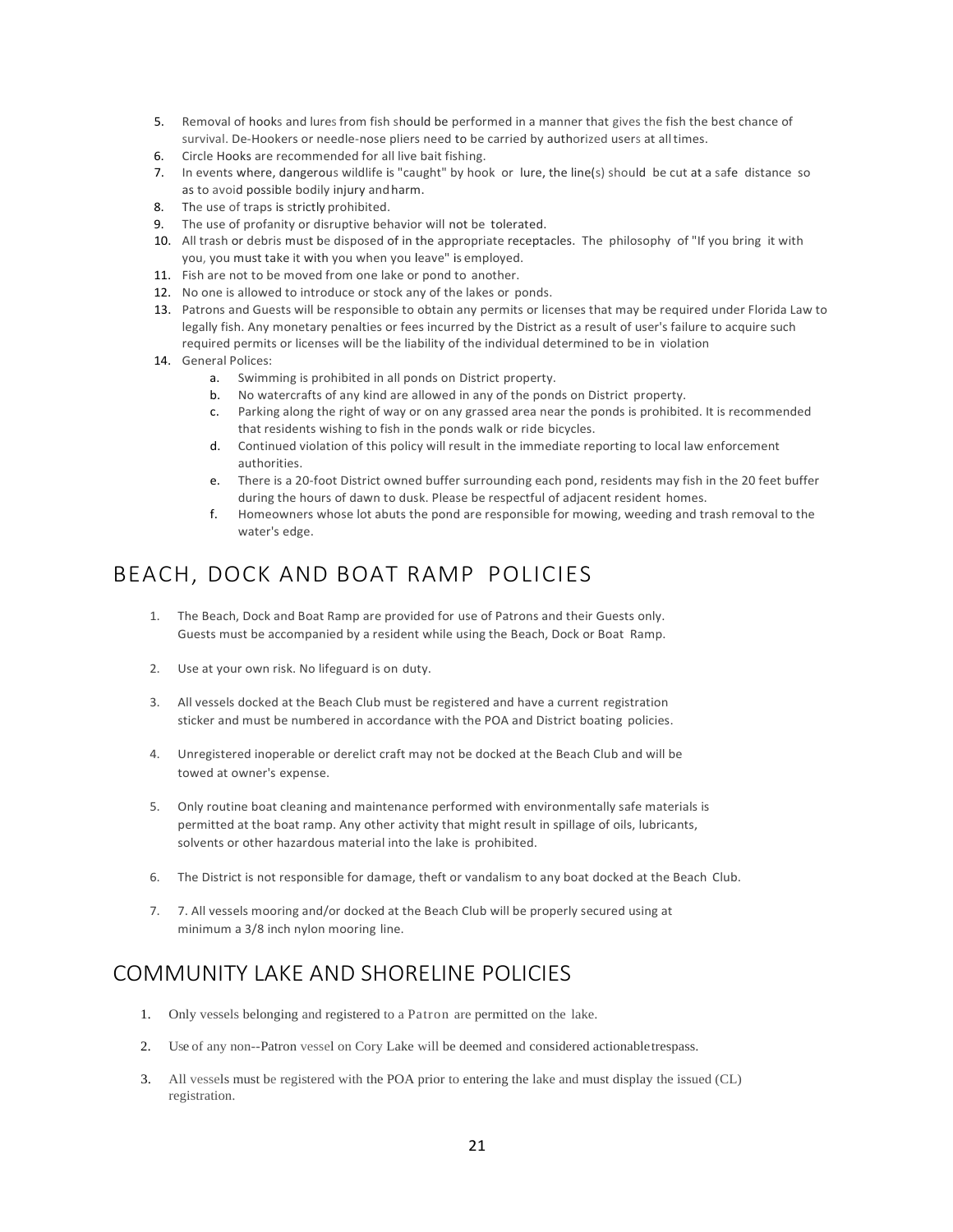- 4. All areas of the lake are "NO WAKE" except for the area inside the buoys on the ski lake.
- 5. Help preserve our fish population. Cory Lake is a "catch and release" lake ony.
- 6. Navigation lights are required on any vessel operating after dusk until dawn. Travel speed during these hours shall not exceed idle speed.
- 7. NO ENTRY OR ACTIVITY is permitted on the conservation islands.
- 8. Be courteous to those using the ski lake. Always travel in a counter-clockwise direction and refrain from creating wakes interfering with any watercraft pulling a skier, wake boarder, tube or other towable.
- 9. Persons using the lake after I 0 pm at night must be eighteen (18) years of age or older. In addition, there shall be no loitering on the lake at any time.
- 10. Reckless or unsafe operation of any vessel is STRICTLY PROHIBITED.
- 11. Any violation of the Rules and Policies concerning the operation of vessels on Cory Lake may result in the assessment of a monetary fine and/or suspension of privileges.
- 12. Incident reports can be directed to Cory Lake Security at 813-986-0030.

#### <span id="page-21-0"></span>NATURAL BUFFER AREAS POLICY STATEMENT

The following is the policy statement of the District as it regards the natural tree protection, wetland and upland buffer areas that are scattered in large numbers throughout the Community. The policy statement is consistent

with the policies of other governments including Hillsborough County, and Southwest Florida Water Management District (SWFWMD as it regards their natural, conservation tree protection and wetland conservation/preservation areas:

The natural areas are not intended to be maintained. These areas are to be left untouched to allow for nature to take its normal course. Vegetation that dies, including but not limited to, trees are left to fulfill their role in nature's process. Trees, within or immediately adjacent to these areas, that have died and appear to pose a threat of falling and damaging an abutting property owner's property may be addressed by the abutting property owner after securing permission to remedy the situation from the District and all required permits from all authorities having jurisdiction including Hillsborough County, and SWFWMD. Such abutting property owner must initially contact the District for permission to address the removal or remediation of the threatening situation and shall then be responsible for any needed permitting or review by Hillsborough County, and SWFWMD. Permitted trimming and/or removal, where warranted, shall be done at the expense of the abutting property owner. The goal is to minimize disturbance to these areas. In the event that a tree does fall onto another's property, that property owner has the right to cut back or limb the tree as necessary to their individual property line. The rest of the tree is to be left as is. This would also pertain to normal maintenance, which would allow an owner to trim back any encroaching vegetation to their property line. No one is allowed to encroach into the natural areas for any reason, from

maintenance to placement of personal property of any kind.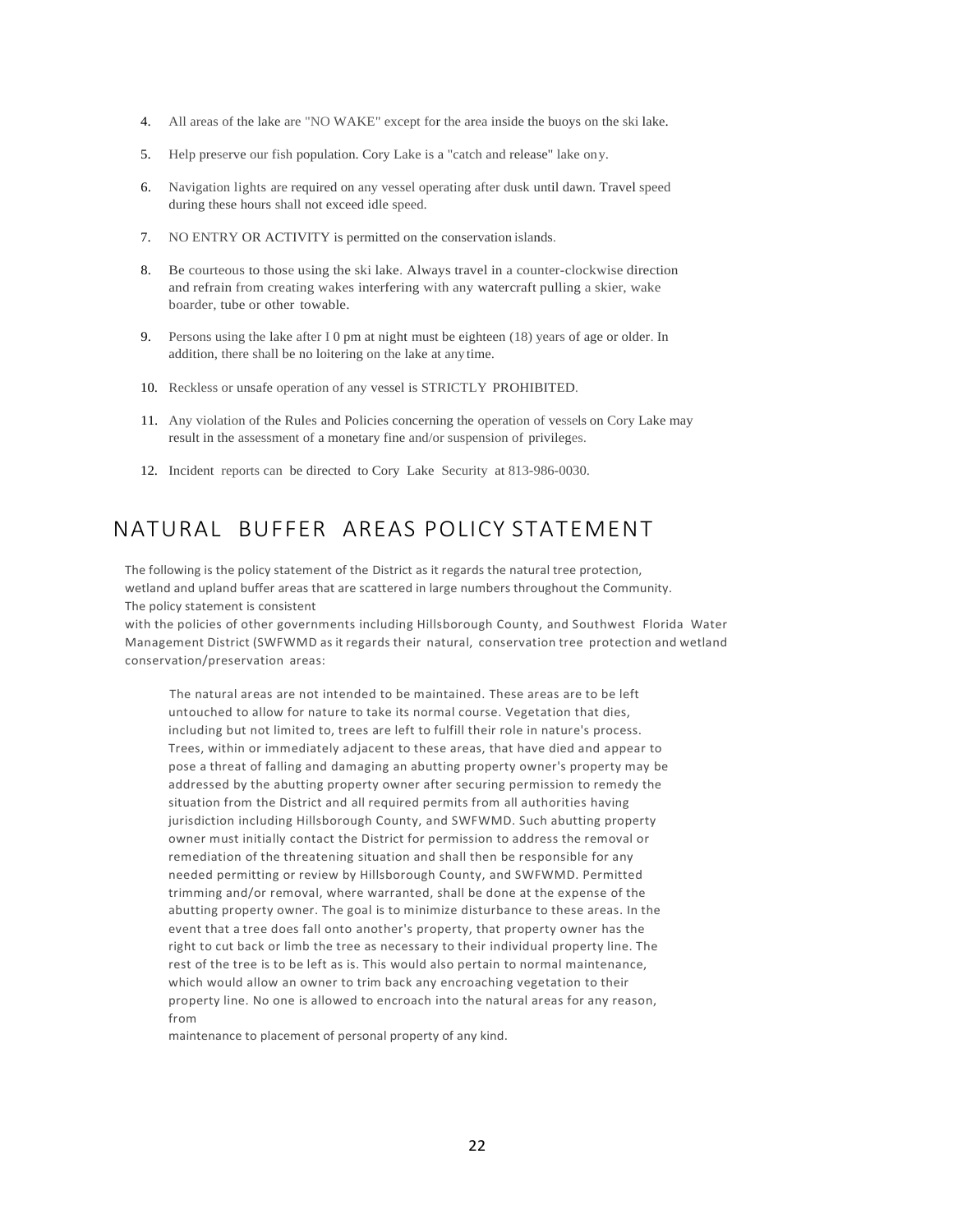## <span id="page-22-0"></span>LAKE WALL AND BANK EROSION POLICY

- 1) The District acknowledges that there are several ponds and mitigation areas owned by the District within its geographical area.
- 2) Additionally, the District's easements allow the District's consultants, staff members and personnel to go onto private property surrounding such ponds, areas and canals.
- 3) All repairs, maintenance and improvements of pond slopes and retaining walls are the ultimate responsibility of the property owners and not that of theDistrict.

# <span id="page-22-1"></span>PARKING RESTRICTIONS POLICY

- 1. The District's parking restriction policy is: No cars are to be parked overnight on any street. No cars are to be parked on easements.
- 2. Illegally Parked Vehicle will be subjectto: A total of one (1) No Parking Warning provided by District's security company. Thereafter, the vehicle is subject to towing at owner's expense.

# <span id="page-22-2"></span>POLICY FOR RECORDS MANAGEMENT PROGRAM OF LOCAL RECORDS

- 1) The District is a special purpose local government and adheres to the Public Records Law and "the Records are open for inspection to the public during normal business hours."
- 1) The Permanent Records (whether originals or copies) are not to be removed from the District Records Office or Local Records Office to preserve the integrity of the public records, much like records housed at the county or city offices. Photographing permanent public records shall be done under the supervision of the custodian of the public records or designee thereof.
- 2) Any records of which you would like copies of must be handled by the records officer, records coordinators or designee thereof. Those individuals are the on-site administrator at the Beach Club or the District Manager.
- 3) Pricing for copies are as follows in accordance with State Statutes: Fifteen (15) cents per letter one-sided copies Nonstandard sizes at actual cost of duplication Additional charge for the person making the photographs after the first 15 minutes is \$10 per hour charged in 5 minute increments. Cost of postage and handling, as applicable. If requested, **\$1** per copy for a certified copy of each public record. Certifications are handled by the District Management Company. Whenever possible, electronic copies will be via the District Manager's office provided the total size of the document is under 20MB, as most systems will not allow documents greater than 2OMB including the text of the cover email message through the IP Servers. Payments for copies made at the Local Records Office, the Beach Club, or the District's Records Office will be made payable to the District.
- 4) Any other questions or information request, shall be directed to the District Records Custodian at (561) 571-0010.